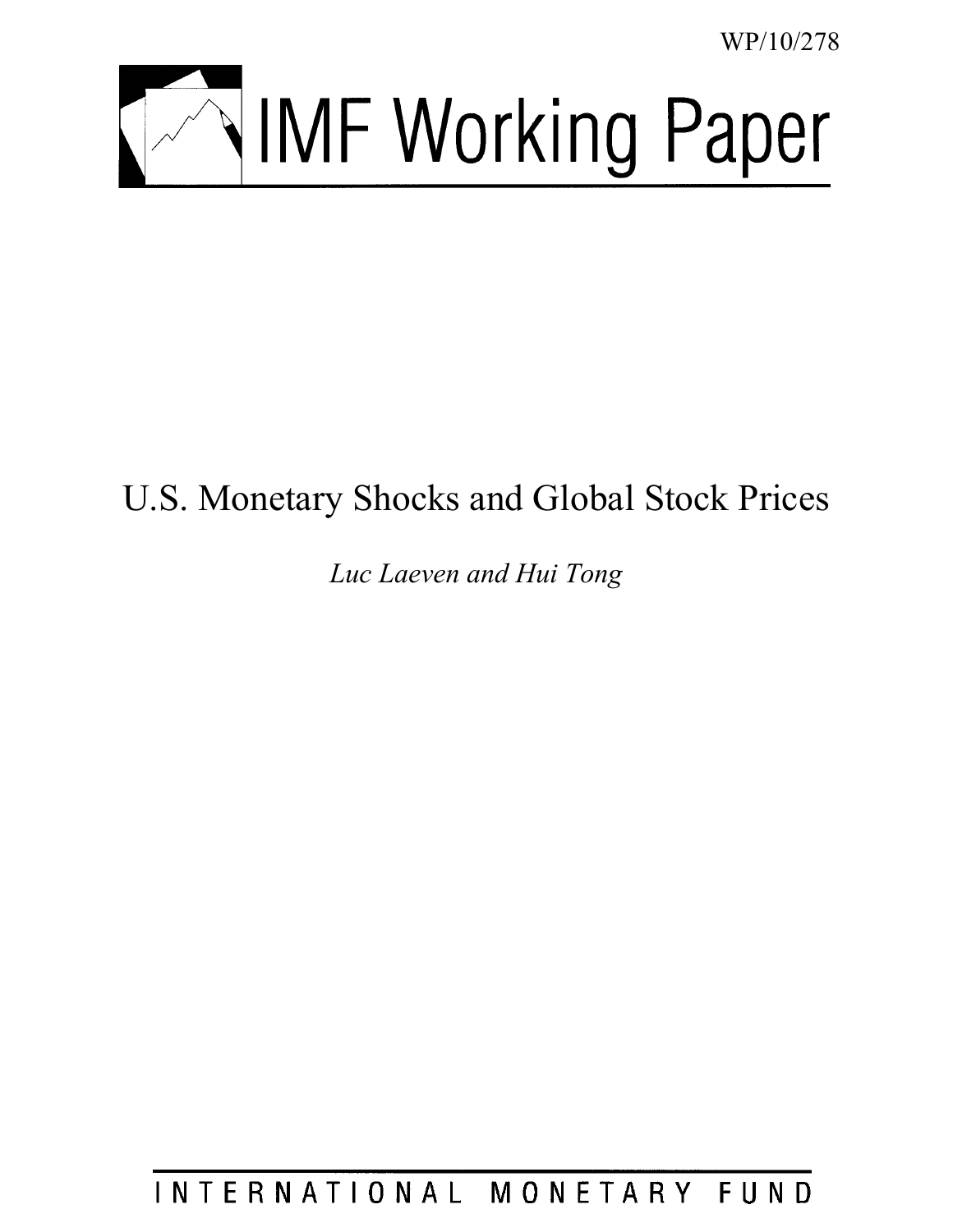# **IMF Working Paper**

# Research Department

# **U.S. Monetary Shocks and Global Stock Prices**

# **Prepared by Luc Laeven and Hui Tong**

# Authorized for distribution by Stijn Claessens

December 2010

# **Abstract**

# **This Working Paper should not be reported as representing the views of the IMF.**  The views expressed in this Working Paper are those of the author(s) and do not necessarily represent those of the IMF or IMF policy. Working Papers describe research in progress by the author(s) and are published to elicit comments and to further debate.

This paper studies how U.S. monetary policy affects global stock prices. We find that global stock prices respond strongly to changes in U.S. interest rate policy, with stock prices increasing (decreasing) following unexpected monetary loosening (tightening). This impact is more pronounced for sectors that depend on external financing, and for countries that are more integrated with the global financial market. These findings suggest that financial frictions play an important role in the transmission of monetary policy, and that U.S. monetary policy influences global capital allocation.

JEL Classification Numbers: E44; F36; G14; G32

 $\overline{a}$ 

Keywords: Monetary policy; asset prices; monetary transmission; financial constraints, asset allocation

Author's E-Mail Address: LLaeven@imf.org; HTong@imf.org

 We would like to thank Olivier Blanchard, Stijn Claessens, Linda Goldberg, David Romer, and seminar participants at the International Monetary Fund for comments or suggestions, and Jeanne Verrier for excellent research assistance. The findings, interpretations, and conclusions expressed in this paper are entirely those of the authors. They should not be attributed to the International Monetary Fund.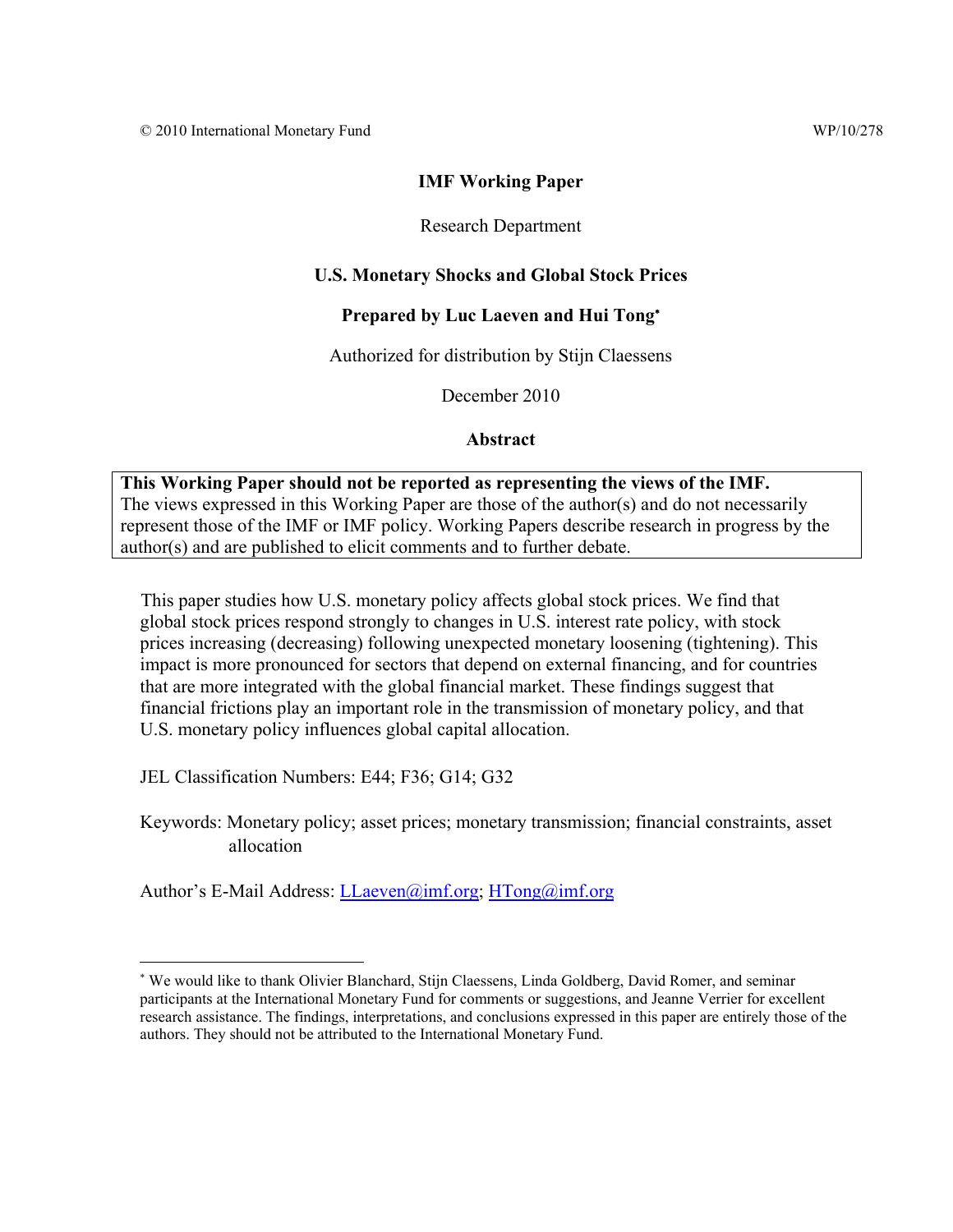|                  | <b>Tables</b>                                                 |  |
|------------------|---------------------------------------------------------------|--|
|                  |                                                               |  |
| $\overline{2}$ . |                                                               |  |
| 3.               |                                                               |  |
| 4.               |                                                               |  |
| 5.               |                                                               |  |
| 6.               |                                                               |  |
| 7.               |                                                               |  |
|                  | Appendix                                                      |  |
|                  |                                                               |  |
|                  | 2. List of FOMC Meeting, Actual Change in Federal Funds Rate, |  |
|                  |                                                               |  |
|                  |                                                               |  |
|                  |                                                               |  |

Content

Page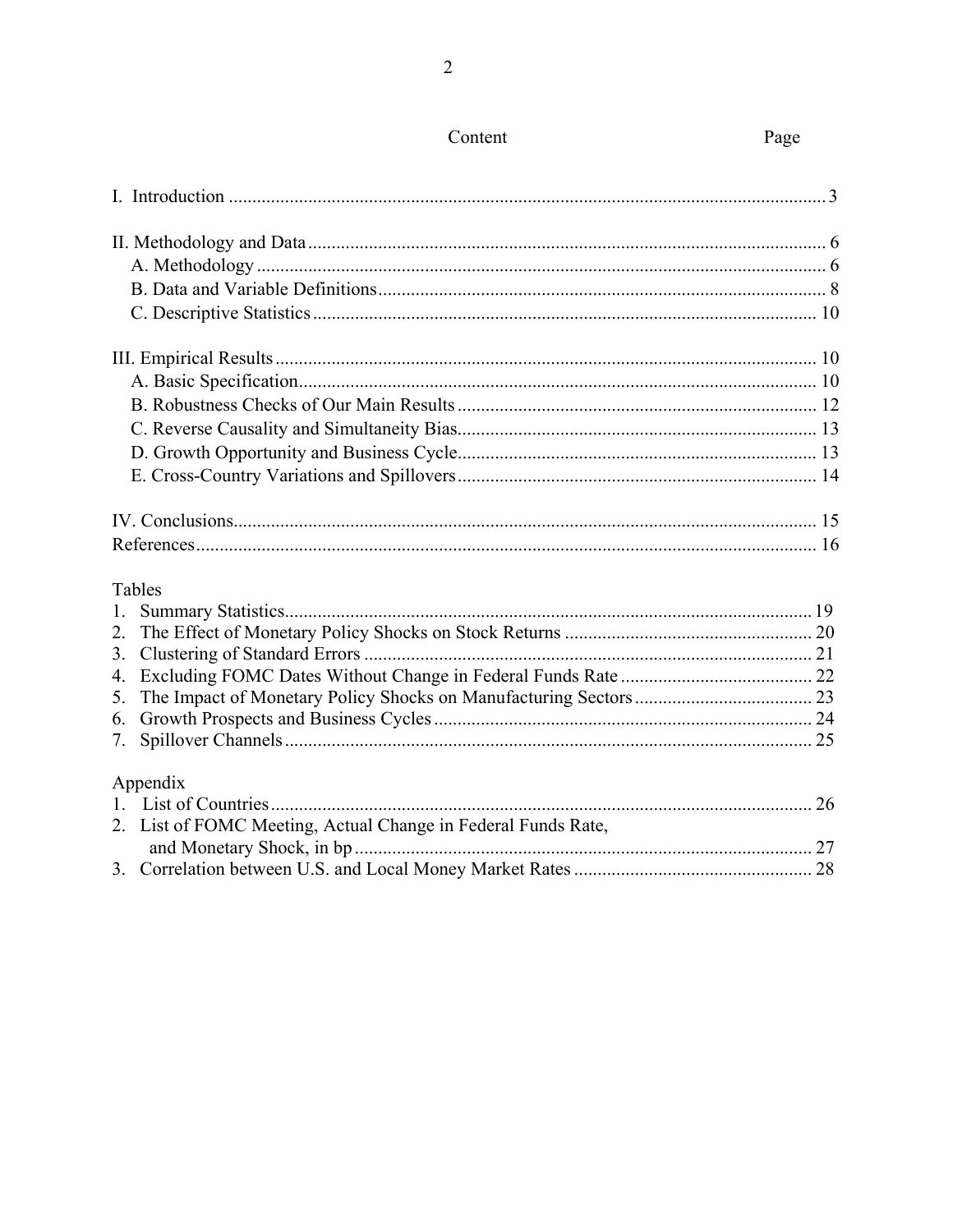#### **I. INTRODUCTION**

The recent financial crisis has reinvigorated a long-standing debate on the link between monetary policy and asset prices. Some have argued that lax U.S. monetary policy fuelled an asset price boom by keeping real interest rates artificially low (e.g., Taylor, 2007), while others do not regard monetary policy as a key contributory factor to the crisis (e.g., Bernanke,  $2010$ ).<sup>1</sup> By affecting asset prices, monetary policy could influence real decisions. Understanding the link between monetary policy and asset prices is therefore critical to understanding the transmission mechanism of monetary policy.

In theory, monetary policy may influence stock prices by changing future cash flows or by altering the rate at which those cash flows are discounted. Monetary policy shocks, then, can be transmitted to the real economy through their impact on stock prices via alternative mechanisms, including wealth effects on consumption and changes in the cost of capital (see Mishkin, 1996).

Existing empirical work commonly finds a negative link, at least in the short run, between monetary policy shocks and returns in the stock market, one of the main financial markets.<sup>2</sup> However, the magnitude of this effect and the precise channel through which monetary policy affects stock prices remains by and large an open question (Boudoukh et al., 1994).

Some studies have employed structural vector autoregressive (VAR) models to disentangle whether the impact on stock prices operates mostly through changes in expected cash flows, real interest rates, or risk premiums. For example, Bernanke and Kuttner (2005) analyze how aggregate equity prices react to changes in monetary policy and the economic sources of that reaction using a structural VAR model. They find that an unanticipated 25-basis-point cut in the Federal funds rate target is associated with about a 1% price increase in broad stock indexes, and that most of this effect operates through a change in risk premium.<sup>3</sup> However, these methods reveal little about the transmission channels of monetary policy.

In this paper, we take a different approach guided by theory about the role of financial frictions, allowing us to shed light on a specific channel through which monetary policy shocks affect stock prices, namely, by affecting the cost of external finance. Theory has offered complementary explanations for why financial frictions may influence the link between monetary policy and stock prices (see Bernanke and Blinder, 1992, and Bernanke and Gertler,

1

<sup>&</sup>lt;sup>1</sup> A related debate is about whether or not monetary policy should respond to changes in assets prices beyond their impact on inflation (e.g., Bernanke and Gertler, 2001, and Mishkin, 2009).

 $2^2$  Related work on the link between inflation and stock prices also tends to find a negative link, at least in the short run (e.g., Fama and Schwert, 1977, and Fama, 1981), and positive stock market responses to disinflation announcements (Henry, 2002).

<sup>&</sup>lt;sup>3</sup> Using a VAR model that incorporates risk aversion and uncertainty, Bekaert et al. (2010) provide empirical evidence of a link between monetary policy and risk aversion in financial markets. They find that lax monetary policy decreases risk aversion with a lag of about five months, with the effect lasting for about two years.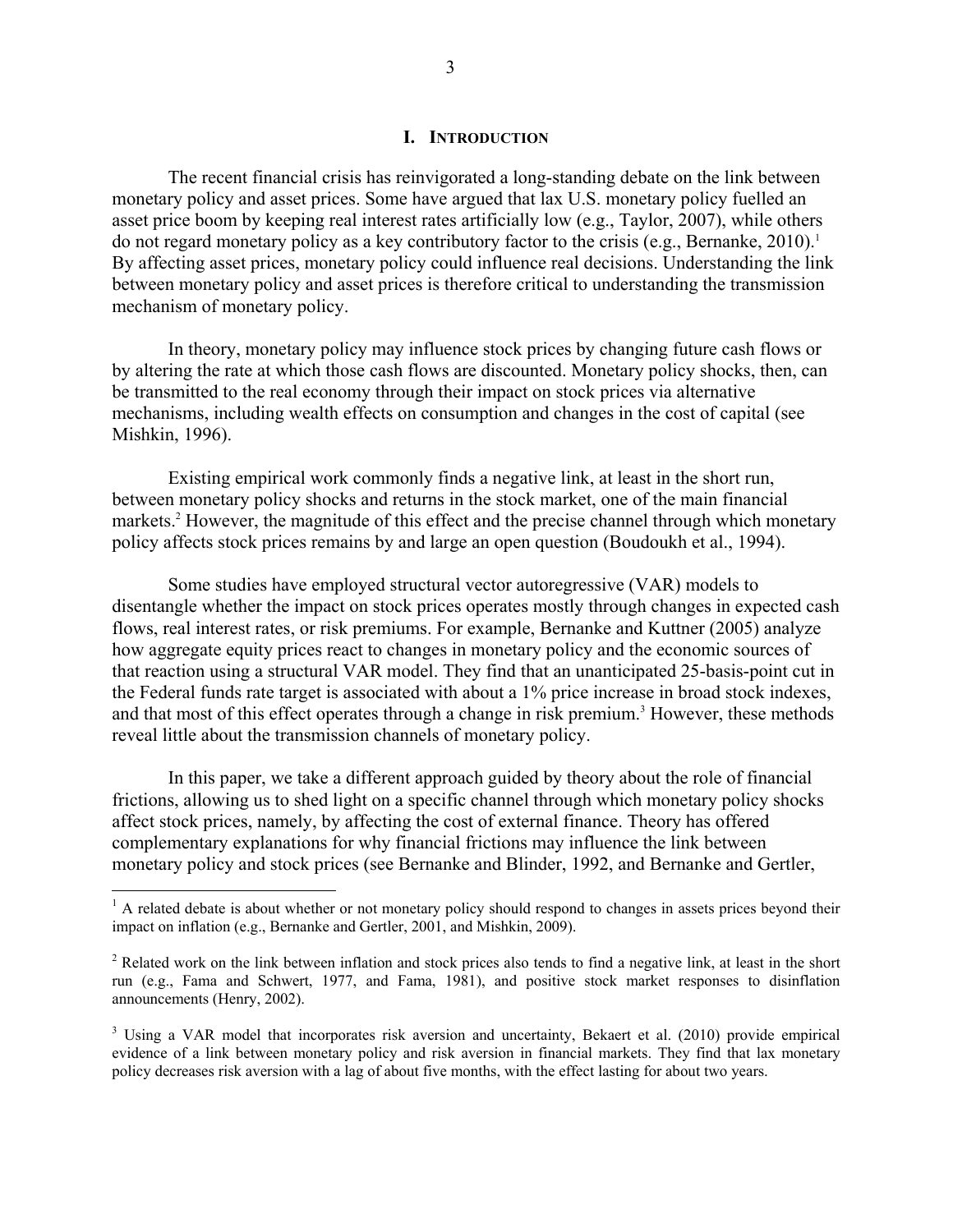1995, for overviews). According to one set of theories, commonly labeled the balance sheet channel, changes in interest rates induced by monetary policy change the value of collateral, which affects firm's net wealth and the premium they pay for external finance. According to another set of theories, known as the lending channel, monetary policy affects banks' credit supply curve, which in turn affects the cost and quantity of borrowing for firms.<sup>4</sup> Despite their differences, both theories rely on financial frictions to explain how monetary policy can alter the cost of external finance, and make the cross-sectional prediction that the stock price reaction to monetary policy shocks should vary across firms depending on their financial dependence.

In this paper, we test this prediction using data on 20,121 firms in 44 countries by examining whether U.S. monetary policy shocks disproportionately affect the stock returns of firms that are most dependent on external finance. The advantage of our asymmetric, crosssectional identification strategy is that it allows for the control of unobserved time-invariant effects that simultaneously affect monetary policy as well as a firm's stock price, thereby alleviating concerns about endogeneity and simultaneity bias.<sup>5</sup> Using stock prices as outcome variable of interest compared to more traditional variables like investment or output has the additional advantage that stock prices are available at high frequency, allowing us to perform an event study type of analysis of short term responses to policy announcements, thereby reducing concerns that results are confounded by other factors.

Our identification strategy requires exogenous measures of monetary policy shocks and financial dependence. Following Bernanke and Kuttner (2005), we measure U.S. monetary policy shocks using the one-day change in the price of the one-month federal funds futures contract on the day that the FOMC meeting announces a policy rate change. The advantage of this measure is that it abstracts from monetary policy actions that were already anticipated by the market. We extend their analysis to examine how U.S. monetary policy affects stock prices in countries outside of the United States, dropping U.S. firms from the analysis. Doing so further strengthens our case of treating our measure of U.S. monetary policy shocks as exogenous, since U.S. monetary policy is unlikely to be affected in a systematic way by idiosyncratic shocks in other countries.<sup>6</sup> By taking an international perspective on the transmission channel of U.S. monetary policy, this paper sheds light on the role of U.S. monetary policy in influencing global asset prices and asset allocation.

 $\overline{a}$ 

<sup>&</sup>lt;sup>4</sup>A large empirical literature has tried to assess the importance of the balance sheet and lending channels of monetary policy using cross-sectional variation across banks (e.g., Kashyap et al., 1993; Kashyap and Stein, 2000; and Jimenez et al., 2009) and their subsidiaries (e.g., Peek and Rosengren, 2000; Campello, 2002; Ashcraft and Campello, 2007; and Cetorelli and Goldberg, 2009). The difference between our paper and this literature is that we focus on asset prices rather than the quantity or quality of credit.

 $<sup>5</sup>$  A similar cross-sectional approach has been taken by Kashyap and Stein (1994) to examine the asymmetric impact</sup> of monetary policy on the lending behavior of different types of banks.

<sup>&</sup>lt;sup>6</sup> Cetorelli and Goldberg (2009) also study how U.S. monetary policy shocks are transmitted abroad. Rather than analyzing their impact on stock prices of non-financial firms, they study how U.S. monetary policy affects lending activity abroad by foreign subsidiaries of U.S. banks. They find that the globalization of banking has weakened the lending channel of monetary policy domestically but has made lending abroad more sensitive to U.S. monetary policy shocks.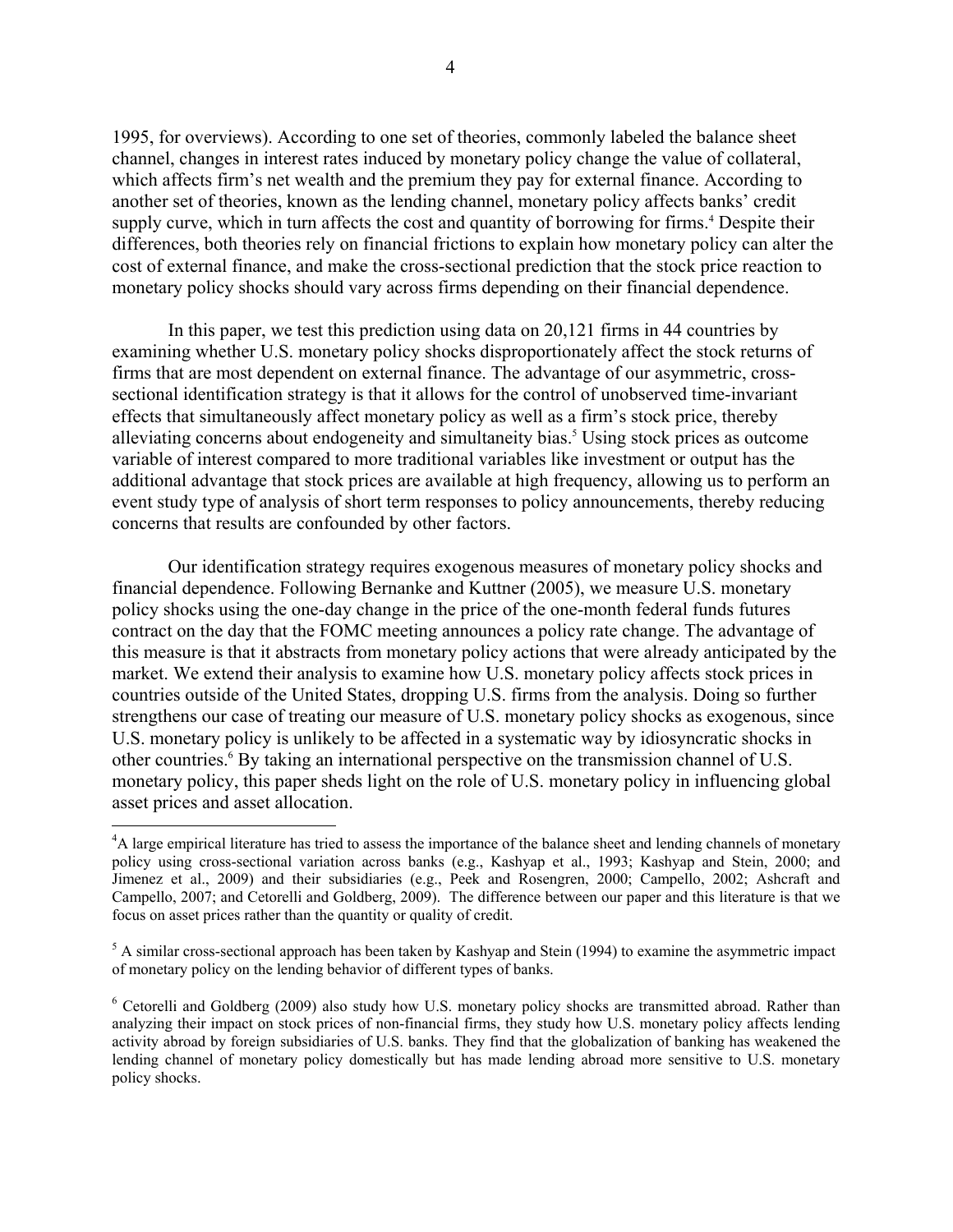We measure an industry's financial dependence also using U.S. data, following the influential work by Rajan and Zingales (1998), to gauge the intrinsic demand for external finance in the absence of financial constraints. This approach relies on the assumption that large U.S. listed firms face minimal financial constraints given the depth of U.S. financial markets and that the ranking of financial dependence across sectors in the U.S. is preserved in other countries.7

We find strong evidence of a negative response of stock prices to U.S. monetary shocks, with U.S. monetary policy loosening (tightening) being associated with an increase (decrease) in stock prices in other countries, consistent with earlier work based on U.S. stock prices (e.g., Thorbecke, 1997, and Bernanke and Kuttner, 2005). Moreover, this impact is particularly pronounced for firms with a relatively high intrinsic dependence on external finance. For example, an unexpected policy rate decrease of 5 basis points (equal to its interquartile range ) is associated with a stock price response that is 6 basis points greater for firms whose financial dependence is at the  $75<sup>th</sup>$  percentile (the Construction machinery industry) relative to firms whose financial dependence is at the  $25<sup>th</sup>$  percentile (the Beverages industry). This is a significant effect compared to the average stock market return around FOMC dates of 19 basis points.

To further distinguish financial from other explanations, we consider asymmetries over the business cycle. Financial constraints are likely to be binding for more firms during recessions. We therefore expect our effect to be stronger during economic downturns. We indeed find that the effect is stronger during U.S. recession periods.

Finally, we examine if the impact of U.S. monetary shocks on stock prices varies across countries, based on country features that capture differences in access to financial markets, such as financial integration and development. We find that the impact of monetary shocks on stock prices is more pronounced in countries that are more financially integrated with the rest of the world, where we measure financial integration following Lane and Milesi-Ferretti (2007) as a country's foreign assets and liabilities over GDP.

Taken together, these results suggest that financial frictions play an important role in the transmission of monetary policy, and that U.S. monetary policy influences global asset allocation.

Empirical research on the link between monetary policy shocks and stock prices has generally not considered the role of financial constraints. Bernanke and Kuttner (2005) and Boudoukh et al. (1994) analyze the differential impact of monetary policy shocks on stock prices across broad classes of industries but do not explicitly consider the role of financial constraints, while Kashyap et al. (1994) do consider financial constraints to show that firm inventory investment by liquidity constrained firms is significantly adversely affected during periods of

 $\overline{a}$ 

 $<sup>7</sup>$  Following Rajan and Zingales (1998), who use this approach to study the impact of financial development on</sup> economic growth, this approach has been applied, among others, to study the role of business cycles (Braun and Larrain, 2005), demand for working capital (Raddatz, 2006), and financial crises (Kroszner et al., 2007) in influencing the link between finance and growth.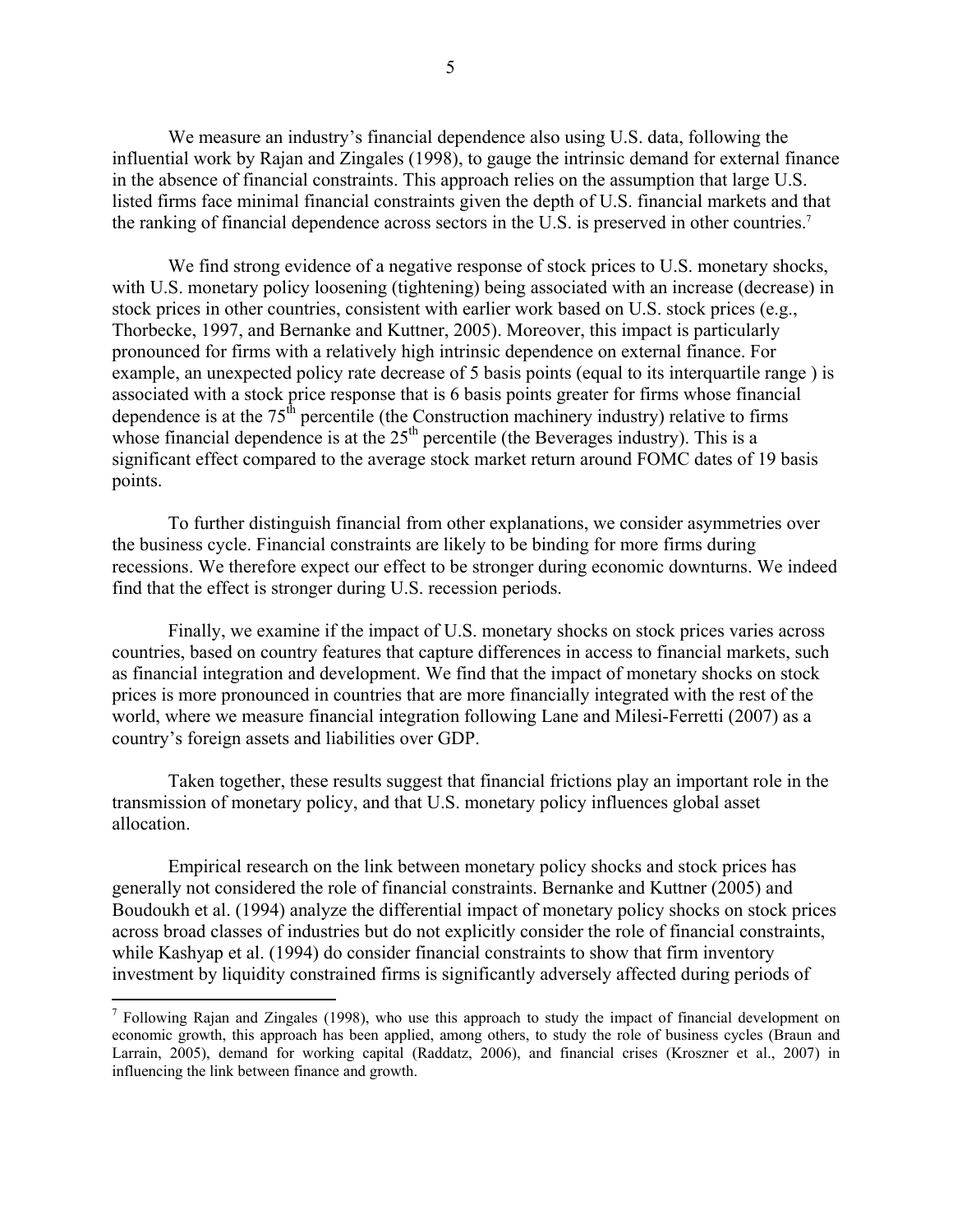tight monetary policy but they do not analyze its impact on stock prices. Similarly, Gertler and Gilchrist (1994) show that the investment of small firms, their proxy for the importance of financial frictions, responds more strongly to monetary policy than that of large firms. Finally, research on stock prices and financial constraints has generally not considered the role of monetary policy (e.g., Baker et al., 2003). An exception is Lamont et al. (2001) who find little role for monetary policy but they use traditional measures of monetary policy that do not disentangle monetary shocks from market expectations.

The paper proceeds as follows. Section 2 presents our empirical strategy, construction of key variables, and sources of data. Section 3 discusses the main empirical results and a slew of robustness checks and extensions. Section 4 offers concluding remarks.

#### **II. METHODOLOGY AND DATA**

#### **A. Methodology**

 Our basic empirical strategy is to use event study analysis to test whether an exogenous monetary shock in the U.S. has an impact on the stock return of firms in other countries, and whether this effect is more pronounced for firms that are more financially dependent. We use the approach in Bernanke and Kuttner (2005) to identify unexpected policy rate changes, and build on their work by extending the analysis to other countries and by considering asymmetric responses across firms depending on their degree of financial dependence. This allows us to deal more effectively with concerns about endogeneity and simultaneity, and discern more precisely one of the channels through which monetary policy affects stock prices.

Our analysis starts by confirming the common finding in the literature that stock returns are negatively associated with innovations in monetary policy. We do this by showing that stock prices respond negatively to unanticipated changes in the U.S. Federal funds rate following meetings of the US Federal Open Market Committee (FOMC). To be precise, we estimate the following equation:

Stock Return<sub>i,j,k,t</sub> = 
$$
\beta
$$
 Monetary Shock<sub>t</sub> +  $\gamma$  Control<sub>i,t</sub> +  $\varepsilon_{i,j,k,t}$  (1)

where *i* stands for company, *j* for country, *k* for sector, and *t* for time. Note that this is a panel regression. We start by assuming the same *β* for all sectors and countries in order to estimate an average effect, but will subsequently allow for variations across sectors, countries, and time. We include firm specific fixed effects to control for unobserved firm specific factors, and cluster standard errors at the FOMC date level, to adjust standard errors for cross-sectional correlation over time.

Asset pricing models offer guidance for the inclusion of control variables. In the base specification, we include the three Fama and French (1992) factors: firm size (log assets), the ratio of the market value to book value, and the beta coefficient (i.e., the correlation between the firm's stock return and the market return) times the stock market return. These control variables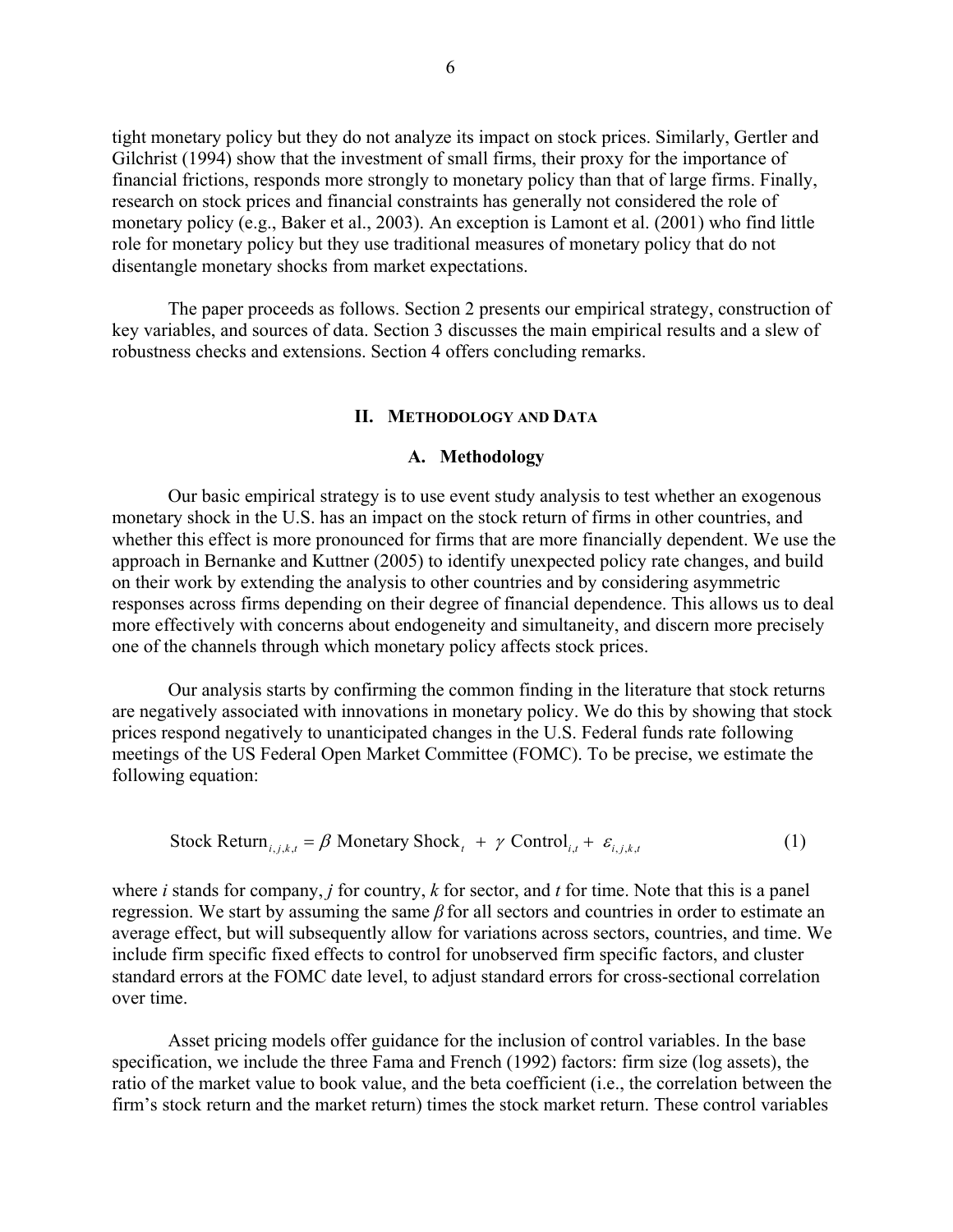are lagged by one-year, except the stock market return which we include contemporaneously, to alleviate concerns about endogeneity. We follow Whited and Wu (2006) and incorporate these three factors by entering the relevant firm characteristics directly into our regressions rather than by first estimating a factor model. For our purposes, these two alternative ways of incorporating the three factors are equivalent. Entering firm characteristics directly in our regressions is easier to implement, though the interpretation of the coefficients on these factors is less straightforward.

To investigate how an industry's financial dependence affects the impact of the U.S. monetary policy shock, we now consider the interaction between the monetary policy shock and an industry's dependence on external finance. In other words,

$$
\beta_k = \beta_1 + \beta_2 \text{ Financial Dependence}_k \tag{2}
$$

where *Financial Dependencek* measures the external financing needs for capital expenditure for firms in a given industry following Rajan and Zingales (1998). The slope coefficient, *β*2, then captures the extent to which the effect of the monetary policy shock depends on an industry's dependence on external financing. We include firm and time specific fixed effects to control for unobserved firm and time specific factors, and cluster standard errors at the time level, to adjust standard errors for cross-sectional correlation at different dates.

To further distinguish financial from other explanations, we consider asymmetries over the business cycle. Financial constraints are likely to be binding for more firms during recessions. We therefore expect out effect to be stronger during economic downturns. We test this prediction by including an interaction between the Monetary Shock \* Financial Dependence variable and a Recession variable that denotes whether or not the FOMC meeting date occurs during a recession.

In other words, we extend equation (2) as follows:

# $\beta_{kt} = \beta_1 + \beta_2$  *Financial Dependence*<sub>k</sub> +  $\beta_3$  *Financial Dependence<sub>k</sub> \* Recession*<sub>t</sub> (3)

where *Financial Dependencek* measures the external financing needs for capital expenditure for firms in a given industry following Rajan and Zingales (1998) and *Recession*<sup>t</sup> indicates FOMC meeting dates that fall during recession periods. The slope coefficient  $\beta_2$  then captures the extent to which the effect of the monetary policy shock depends on an industry's dependence on external financing during non-recession periods, and the slope coefficient  $\beta_3$  then captures the extent to which this effect differs during recession periods. We expect negative signs for both coefficients. Note that the inclusion of the Recession variable makes the coefficient on the monetary shock interaction variable time dependent.

Finally, we examine if the impact of U.S. monetary shocks on stock prices varies across countries by including additional interaction terms between country characteristics (such as financial integration and financial development) and the monetary shock variable. In other words, we extend equation (2) as follows: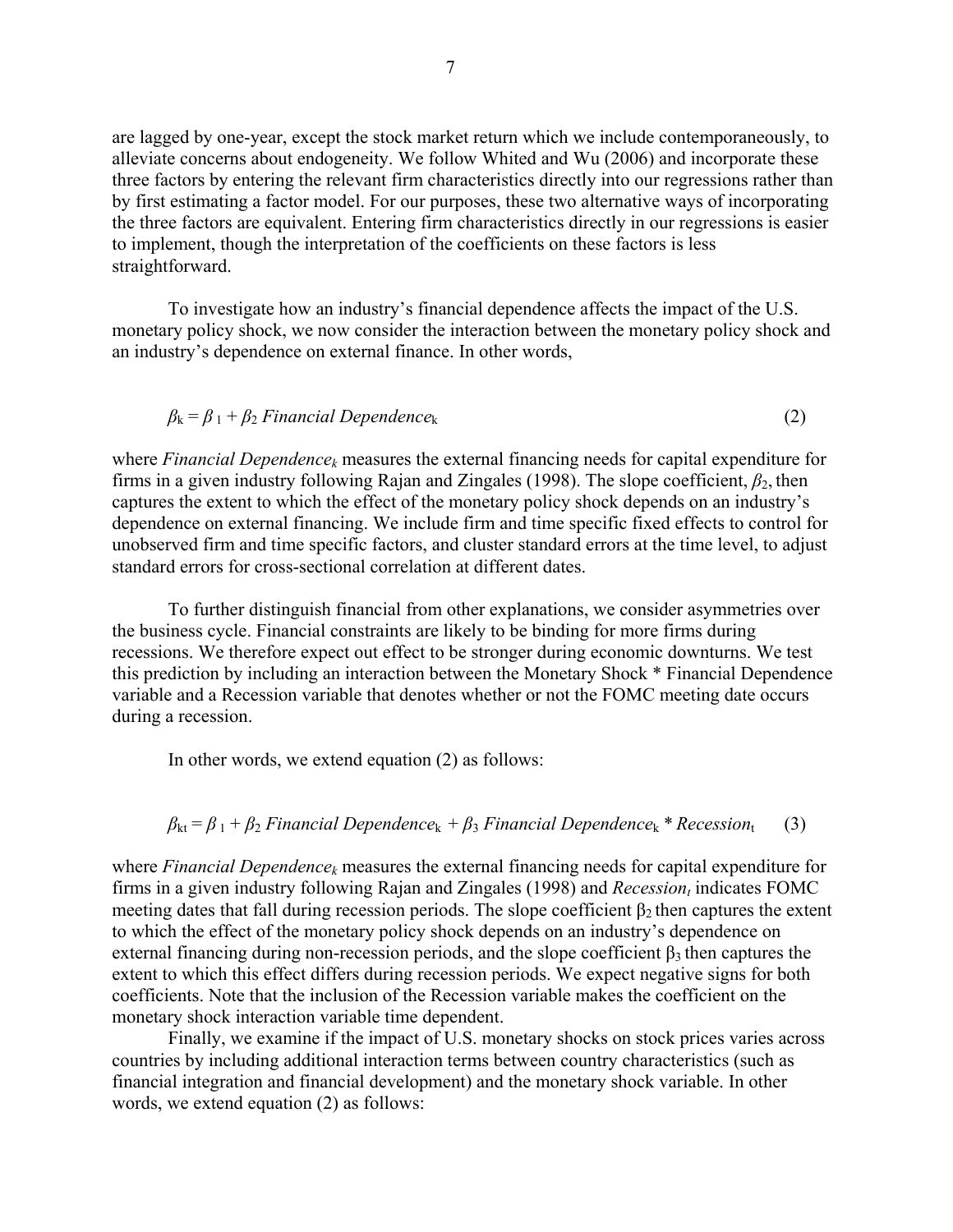$$
\beta_{\text{kjt}} = \beta_1 + \beta_2 \text{ Financial Dependence}_{\text{k}} + \beta_4 \text{Country Trait}_{\text{jt}} \tag{4}
$$

where the slope coefficient  $\beta_4$  then captures the extent to which the effect of the monetary policy shock depends on a particular country trait.

#### **B. Data and Variable Definitions**

#### *Stock prices*

 To construct our dependent variable, we collect data on stock prices of 20,121 firms in 44 countries over the period 1990 to 2008. Appendix Table 1 shows the complete list of countries. Stock price data are retrieved from Datastream, and are adjusted for dividends and capital actions such as stock splits and reverse splits. We consider two-day stock price responses to monetary policy shocks following FOMC meetings. Specifically, we compute the stock return as the log difference in the closing price of the stock over the period  $t-1$  and  $t+1$ , where t is the day of the FOMC meeting. The reason for using a two-day window rather than a one-day window of stock returns is due to time zone differences between stock markets in the U.S. and other countries. To reduce the impact of extreme values, we drop two-day stock returns with a value of above 50% or below -50%, which covers 0.1% of the sample. As a robustness check, we also winsorize the sample at its top and bottom 1% level, and the key results carry through. Our sample includes of a total of 140 FOMC meetings, for a total of 925,306 firm-date observations.

#### *Monetary Policy Shock*

 $\overline{a}$ 

Our measure of monetary shocks at U.S. FOMC meetings follows the approach in Kuttner (2001) and Bernanke and Kuttner (2005).<sup>8</sup> They propose to use the change in the price of federal funds futures contracts relative to the day prior to the policy action as a measure of unexpected policy rate changes.9 For a FOMC meeting on day *d* of month *m*, the monetary shock is the change in the rate implied by the current-month futures contract. However, because the contract's settlement price is based on the monthly average federal funds rate, the change in the implied futures rate then should be scaled up by a factor related to the number of days in the month affected by the change, or:

<sup>&</sup>lt;sup>8</sup> Alternative measures of monetary policy include those developed by Bernanke and Mihov (1998) and Romer and Romer (2004), among others. The measure of monetary policy by Bernanke and Mihov is computed using VAR models on monthly data and is therefore not applicable to our event study setting for which daily data are needed. The Romer and Romer measure has the right frequency but uses information from the Fed's greenbooks that include Fed staff economic forecasts that are not made publicly available to the market until five years after the FOMC meeting and may therefore not be fully incorporated in stock prices.

<sup>&</sup>lt;sup>9</sup> This approach assumes that risk premia that could be embedded in prices on federal funds futures do not change systematically within a one day period (Piazzesi and Swanson, 2008).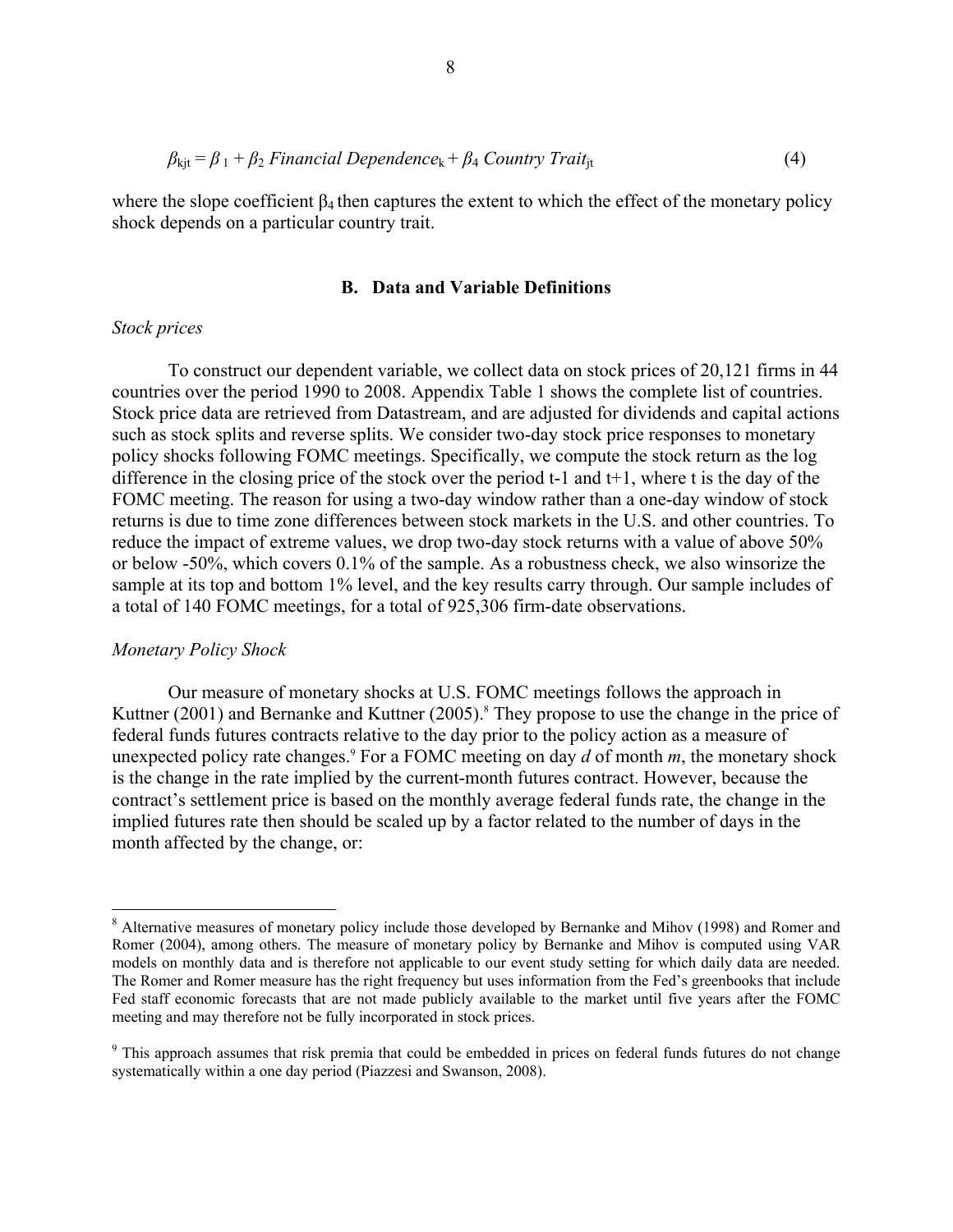$$
Shock_d = \frac{D}{D-d}(f_d - f_{d-1})
$$

where *Shock* is the unexpected target rate change,  $f_d$  is the current-month futures rate at day  $d$ , and *D* is the number of days in the month. The expected rate change then is the actual change minus the shock.

We extend the data coverage of monetary shocks from year 2002 to year 2008. Moreover, while Bernanke and Kuttner (2005) exclude FOMC dates when there is no policy rate change, we include these dates as well as control groups. Appendix Table 2 lists the exact dates of FOMC meetings, the actual changes of federal funds rate, and the unexpected component of the change.

We drop U.S. firms from the sample, since we use U.S. monetary shocks as our source of exogenous variation in monetary policy. This lends additional credibility to using our measure of monetary shocks as an exogenous variable of monetary policy given that U.S. monetary policy is unlikely to respond in a systematic way to idiosyncratic economic factors in other countries, though it may respond to economic factors in the U.S.

### *Financial dependence index*

As measure of an industry's intrinsic dependence on external finance, we use the financial dependence measure proposed by Rajan and Zingales (1998). They compute an industry's dependence on external finance as:

Financial dependence =  $\frac{\text{Capital expenditures - Cash flow}}{\text{Capital expenditures}}$ ,

where cash flow  $=$  cash flow from operations  $+$  decreases in inventories  $+$  decreases in receivables + increases in payables. The index is computed using data on publicly listed U.S. firms, which are judged to be least likely to suffer from financing constraints relative to generally smaller, non-listed U.S. firms and firms in other countries. Conceptually, the Rajan and Zingales index aims to identify sectors that are naturally more dependent on external financing for their business operation. While the original Rajan and Zingales (1998) paper covers only 40 (mainly SIC 2-digit) sectors, we recompute their measure using data for the period 1990-2006 to expand the coverage to around 150 SIC 3-digit sectors. We drop firms active in the utilities industry (SIC 4), wholesale and retail industry (SIC 5), financial industry (SIC 6), and public administration (SIC 9) because these firms are subject to strict regulation or because their financing needs are not comparable with those of other industries.

To calculate the demand for external financing of U.S. firms, we take the following steps. We first sort every firm in the Compustat USA files based on their 3-digit SIC sectoral classification and then calculate the ratio of dependence on external finance for each firm by aggregating cash flows and expenditures as in Rajan and Zingales over the period 1990-2006.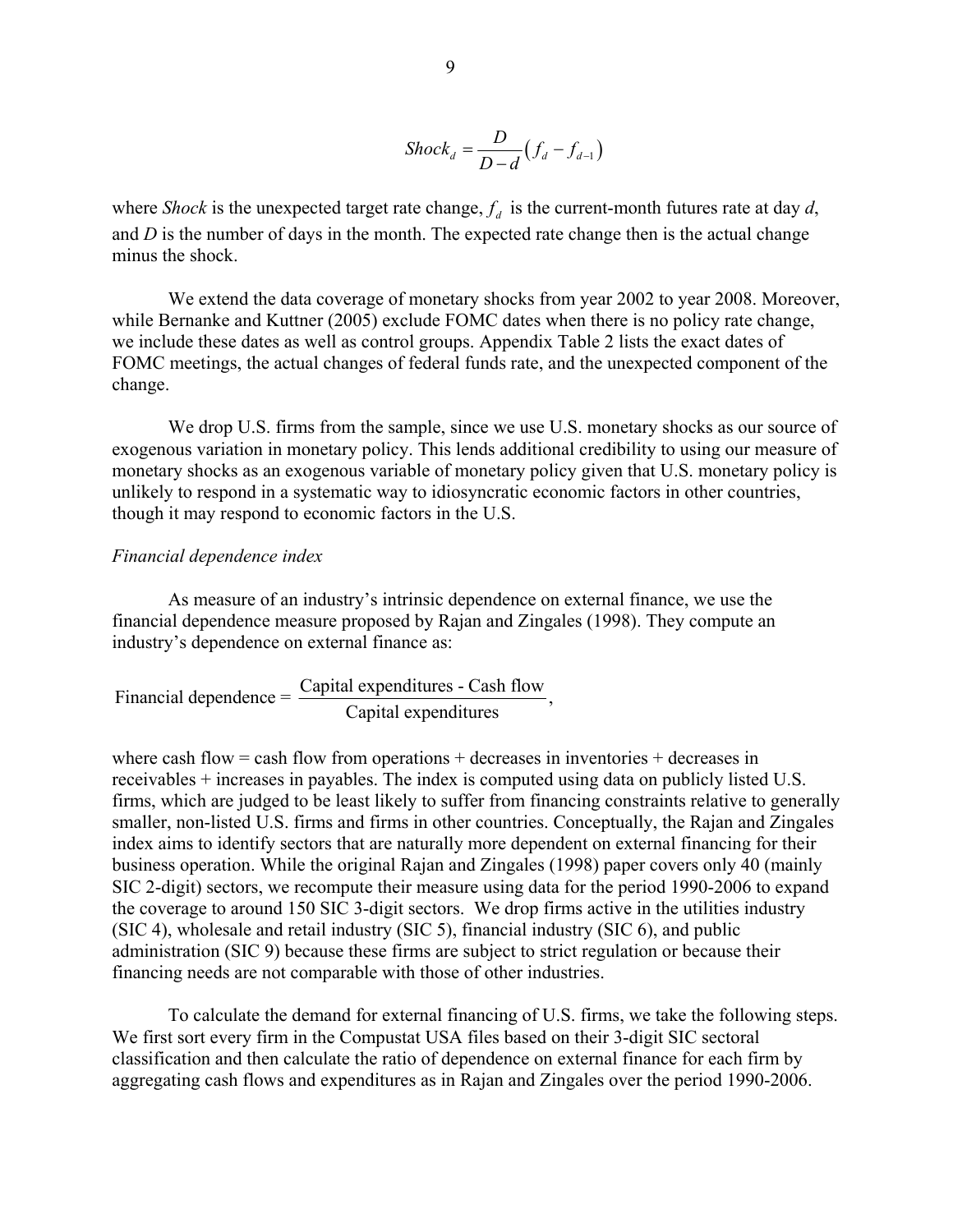We then calculate the financial dependence index as the sector-level median value of these firm ratios for each SIC 3-digit sector that contains at least 5 firm observations.

#### *Recession dates*

We use NBER recession dates, available on a quarterly frequency, to construct a dummy variable Recession that indicates whether or not the data on which an FOMC meeting takes place falls during a recession quarter.

#### *Control variables*

The three Fama and French (1992) factors that we include as control variables are computed using data from Worldscope and Datastream. We compute firm size as the log of total assets, and the market-to-book ratio as the ratio of the market value of equity to the book value of equity. The firm-level beta coefficient (that we interact with the stock market return) is calculated as the correlation between the firm's weekly stock return and the weekly country-level return on the local stock market index. We use the domestic beta rather than a beta based on a world factor model because Griffin (2002) finds that domestic factor models perform better in explaining time-series variations in returns and have lower pricing errors than the world factor model.

#### **C. Descriptive Statistics**

Table 1 reports summary statistics of the key dependent and explanatory variables. The actual change in the federal funds rate announced following FOMC meetings ranges from a rate cut of 100 bps to a rate increase of 75 bps. Unexpected rate shocks vary from -43 bps to +24 bps, indicating that rate surprises on average were on the downside.

Financial dependence ranges from a low of -2.4 for the Manifold Business Forms industry (an industry that has been in decline globally for over a decade and hence seen correspondingly low investment) to a high of 1.4 for the Photographic Equipment and Supplies industry (an industry that has gone digital and hence seen large capital investment). Financial openness, measured as a country's foreign assets and liabilities over GDP, ranges from a low of 0.3 percent for the Republic of Korea in year 1991 to a high of 23.9 percent for Hong Kong in 2007.

#### **III. EMPIRICAL RESULTS**

#### **A. Basic Specification**

The baseline results are presented in Table 2. There we include firm fixed effects throughout all regression specifications, and cluster standard errors at the level of FOMC meeting dates. In Column 1, we first examine the impact of actual federal funds rate changes on stock returns, to allow comparison with existing results in the literature. We obtain a negative coefficient on the actual federal funds rate variable but this coefficient is not significantly different from zero.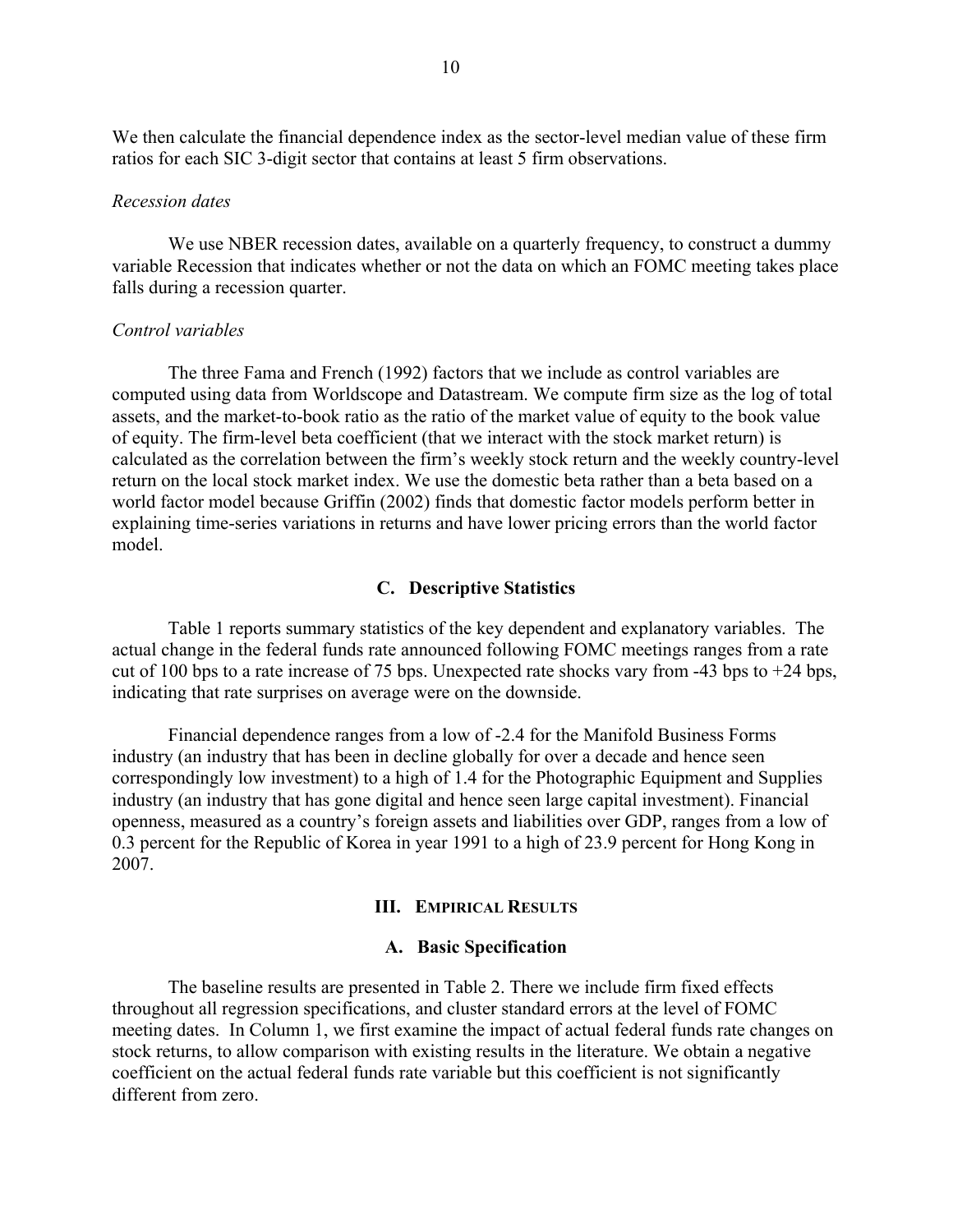In Column 2, we further decompose the change of the federal funds rate into its expected and unexpected components, following the method proposed by Bernanke and Kuttner (2005). We find that the unexpected component has a significantly negative coefficient, suggesting that unexpected monetary tightening reduces stock prices. Based on the estimated coefficient of 0.04, a 25-base point increase of U.S. rate would reduce global stock prices by about 1%. This is not a trivial number. Moreover, the economic impact is of similar magnitude to that reported in Bernanke and Kuttner (2005) for broad U.S. stock market indexes. Also, based on the coefficient of 0.04, a one-standard deviation increase in the monetary shock would reduce stock prices by 0.4%, which would explain 8% of the standard deviation of stock returns. The expected rate change component enters with a positive coefficient, but it is less statistically significant and its economic impact is only about 10% of the impact for the unexpected rate shock. These findings for the unexpected and expected rate components are consistent with earlier findings by Bernanke and Kuttner (2005) for U.S. firms.

 In Column 3, we exclude expected rate shocks and focus on the unexpected rate shocks only. The unexpected rate shock variable has a coefficient that is similar to that in Column 2. This indicates that unexpected and expected rate shocks are orthogonal to each other, and the exclusion of the expected rate shock variable, which should be incorporated in stock prices, does not alter the results we find for the unexpected rate shock variable.

In Column 4, we examine the asymmetric impact of monetary shocks on stock prices based on sector-level dependence on external finance for capital expenditure, using the Rajan and Zingales (1998) measure of financial dependence. We do this by including the interaction term of financial dependence and the unexpected shock variable. We do not include the financial dependence variable by itself in the regression specification, as it is fully absorbed by the firm dummies that we include. We find that the impact of interest rate shocks is statistically significantly higher for sectors that depend more on external finance. Based on the estimated coefficients in Column 4, an unexpected policy rate decrease of 5 basis points (equal to its interquartile range) is associated with a stock price response that is 6 basis points greater for firms whose financial dependence is at the  $75<sup>th</sup>$  percentile (the Construction machinery industry) relative to firms whose financial dependence is at the  $25<sup>th</sup>$  percentile (the Beverages industry). This is a significant effect compared to the average stock market return around FOMC dates of 19 basis points.

In Column 5, we include two firm-level controls from the Fama and French (1992) threefactor model: firm size and market to book ratio. Inclusion of these two factors increases somewhat the coefficient on our main variable of interest, the interaction between Shock and Financial dependence, though the statistical significance is almost the same.

 In Column 6, we further control for the beta factor, the third factor in the Fama and French (1992) three factor model, by including the interaction between the firm's beta and the local stock market return. The beta is lagged by one-year and computed as the correlation of weekly individual stock returns and local market return within a year. The local stock market return is computed over the same period as the dependent variable (firm's stock return). Adding the beta factor reduces the magnitude of the coefficient for the interaction between the Shock and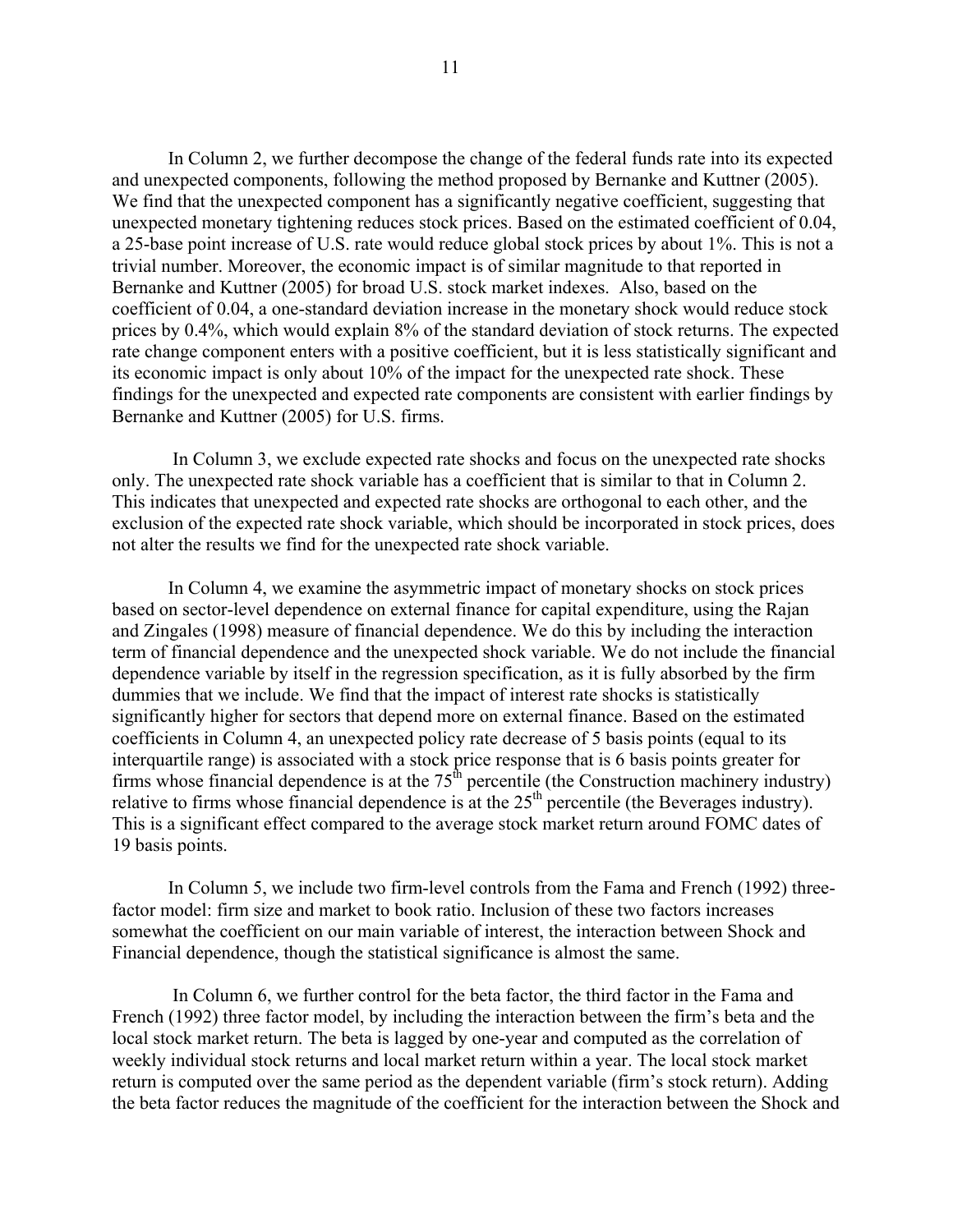the Financial dependence variable from 0.018 to 0.012, though it is still significantly different from zero at the 1% level. As beta may capture some elements of Financial dependence, it is not surprising that the coefficient on the Shock\*Financial dependence variable is somewhat reduced.

In the last column, we further include dummies for FOMC dates to control for other contemporaneous time effects. Including these time dummies drops the Shock variable. The interaction of our variable of interest, Shock\*Financial dependence, still has a significant coefficient of -0.011, comparable to the results without FOMC date effects.

### **B. Robustness Checks of Our Main Results**

#### *Clustering of standard errors*

We have clustered the standard errors so far at the level of intervention dates. In Table 3, we show that the results are consistent across different specifications of clustering. The empirical model is the same as the last column of our baseline table except that we change the level of clustering of the standard errors. In Column 1, we cluster standard errors at the level of countries. In Column 2, we cluster standard errors at the level of 3-digit SIC industries. In Column 3, we cluster standard errors at the level of the interaction of country and year. In Column 4, we cluster standard errors using two-way clustering by date and industry. All regression specifications include firm and date fixed effects. Across these specifications, we continue to find that our variable of interest, Shock\*Financial dependence, is consistently significant at the level of 1 percent.

#### *FOMC meetings without rate change*

Our results thus far are based on a sample that includes observations from FOMC meetings on which no change in the Federal Funds rate took place.<sup>10</sup> We want to make sure that the inclusion of dates on which no rate change took place does not confound our results. We therefore drop cases where there is no change in the Federal Funds rate at the FOMC meetings in a robustness check. The results are presented in Table 4. Again, the results are quite similar to the baseline case.

#### *Manufacturing sector only*

1

In the original paper by Rajan and Zingales (1998), financial dependence was computed for manufacturing industries only due to data limitations. In addition, the index of financial dependence they develop is less applicable to industries without significant capital expenditures. We already excluded the utility sector, trade sector, financial sector, and government sector from the sample to accommodate this. Next, we rerun our main regression specification on the subset of manufacturing of firms in our sample. The results are presented in Table 5. We find similar

 $10$  Note that Bernanke and Kuttner (2005) dropped such cases from their analysis. This robustness check therefore also enhances comparison of their results with ours.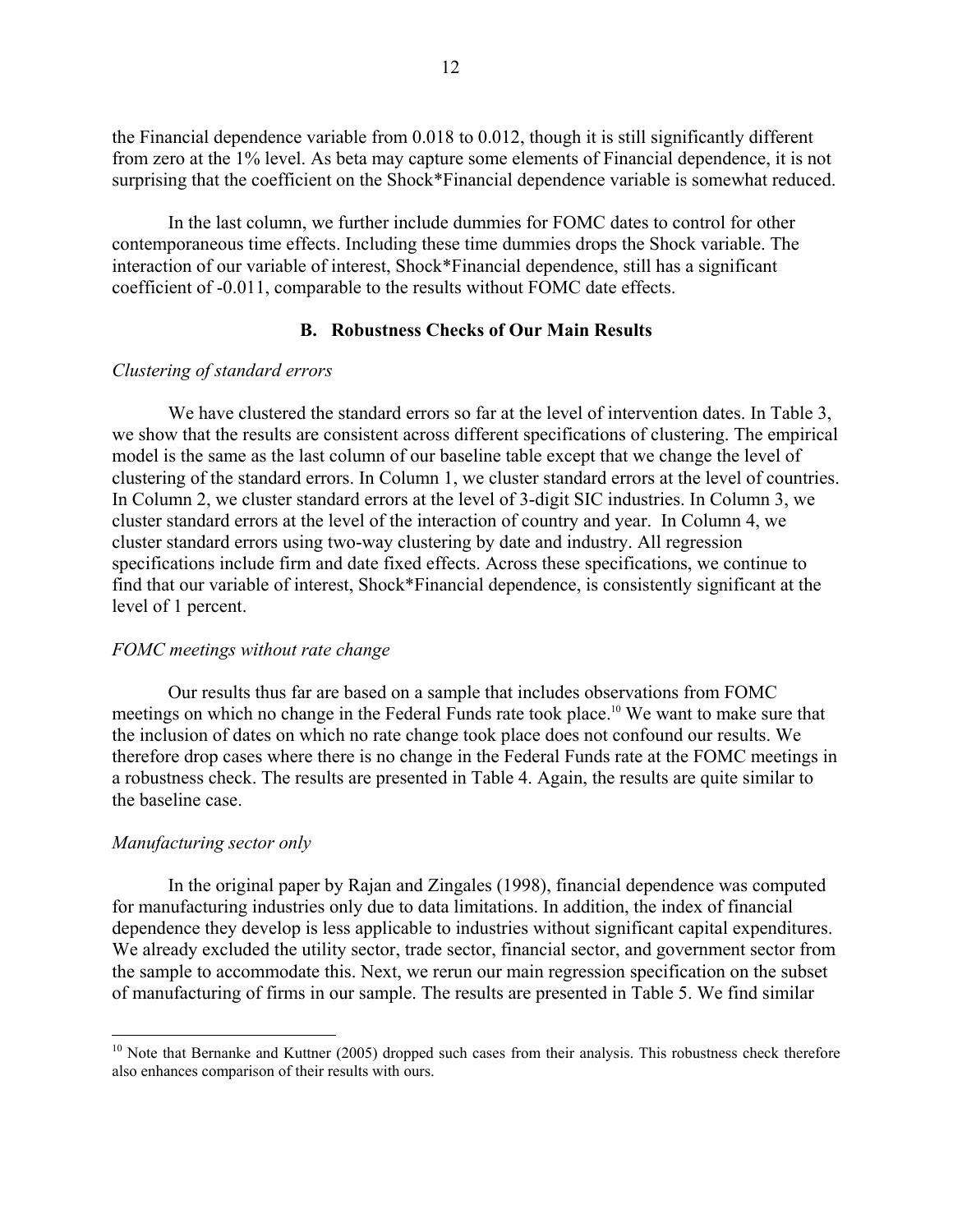results for the impact of U.S. monetary shocks for manufacturing firms. Our main variable of interest, Shock\*Financial Dependence, remains statistically significant at conventional levels.

#### **C. Reverse Causality and Simultaneity Bias**

Our results reported thus far would be biased if monetary policy were to respond contemporaneously to the stock market. However, Bernanke and Kuttner (2005) do not find any evidence for such a systematic reaction. Moreover, if the FOMC did respond to large changes in equity prices (for example by cutting rates in response to large drops in equity prices) such reverse causality would tend to reduce the size of the estimated response to the monetary shock and would therefore bias our results toward finding no effect.

Moreover, results would be biased if monetary policy and stock prices were jointly determined and responded jointly to new information, for example, about the state of the economy. For instance, bad news about the health of the economy could lead to both negative stock price reactions and a loosening of monetary policy. The resulting tendency for rate cuts to be associated with stock market declines would lead to a downward bias in the size of the estimated response to the monetary shock. Such simultaneity bias would therefore bias our results toward finding no effect.

This mitigates concerns that our significant results on our variable of interest are driven by reverse causality and/or simultaneity bias.

### **D. Growth Opportunity and Business Cycle**

To further address concerns about simultaneity bias and omitted variables, we now test for the importance of other channels and the presence of asymmetric effects of our main result during the business cycle.

In Column 1 of Table 6, we control for the potential effect of channels other than financial constraints. Prominent examples include the demand channel. For example, when there is a negative monetary policy shock, sectors with better growth opportunities may suffer more. We therefore consider the possibility that differences in growth opportunities may influence the result. In Column 1, we control for this alternative channel using an industry's lagged sales growth based on U.S. data as proxy for growth opportunities, following Fisman and Love (2007). Specifically, we include this measure of global growth opportunities and its interaction with Financial dependence into our regression model. This interaction enters with a negative coefficient, suggesting that monetary shocks may also affect stock prices through the demand channel. Importantly, though, our main results on the Shock\*Financial dependence interaction variable are not altered.

To further distinguish financial from other explanations, we consider asymmetries over the business cycle. Financial constraints are likely to be binding for more firms during recessions. For example, Braun and Larrain (2005) show that financially dependent firms perform worse during recessions. We therefore expect out effect to be stronger during economic downturns. We test this prediction by including an interaction between the Shock \* Financial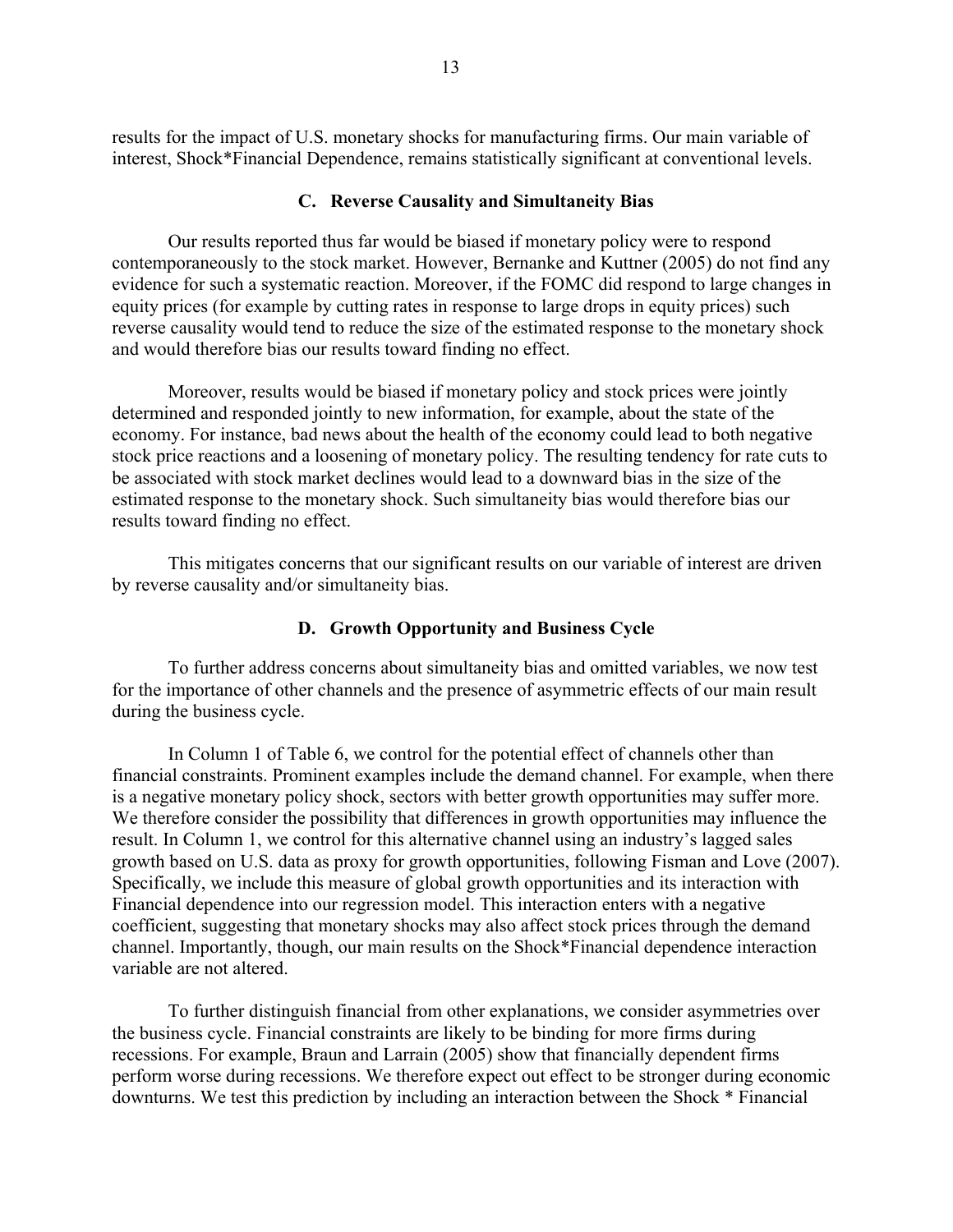Dependence variable and a Recession variable that denotes whether or not the FOMC meeting date occurs during a recession.

The results are presented in Columns 2 and 3. The recession dummy variable is based on the NBER recession dates: July 1990 to March 1991; March 2001 to November 2001; and December 2007 till 2008, the end of our sample period). We use U.S. recessions as proxy for global recessions. We indeed find that the disproportionate effect of U.S. monetary shocks on stock returns of financially dependent firms is significantly larger during economic recessions, suggesting that the financing channel of monetary policy is significantly more important during economic recessions.

#### **E. Cross-Country Variations and Spillovers**

 In Table 7, we examine whether and how the impact of U.S. monetary shocks varies across countries. Throughout the specifications, we include country fixed effects and FOMC meeting fixed effects. We first examine the role of financial openness by adding a measure of financial openness as well as its interaction with monetary shocks. Financial openness implies that domestic financial markets are more financially integrated with the world, thereby enhancing access to external finance for local firms. We measure financial openness by the country's foreign assets and liabilities over GDP, following Lane and Milesi-Ferretti (2007). We find that the interaction term of shock and financial openness is significantly negative at the 5% level, which suggests that the spillover of U.S. shocks is more important for countries that are more financially integrated. Reassuringly, the coefficient of our main variable of interest, Financial dependence\*Shock, is little changed. The additional result on the importance of financial openness lends additional support to our thesis that financial frictions play an important role in the transmission of monetary policy.

In Column 2, we examine the impact of financial development by adding a proxy for domestic financial development and its interaction with the monetary policy shock. A large literature starting with King and Levine (1993), has shown that financial development boosts economic growth by relaxing financial constraints. Following this literature, we measure domestic financial development by domestic credit to private sector over GDP. The interaction term of domestic financial development and the shock variable does not turn out to be significant.

In Column 3, we include trade openness and its interaction with shock, where trade openness is measured by imports plus exports over GDP. Again, we do not find the interaction of shock and trade openness to be significant.

In Column 4, we combine the financial openness and trade channels. We continue to find significant results for the financial openness channel. In fact, the interaction between Shock and Financial Openness is now significant at 1%. Importantly, our main result on the interaction between Shock and Financial dependence also remains statistically significant at 1%.

In Column 5, we control for the impact of economic development of the country, as proxied by log per capita GDP. We include log per capita GDP and its interaction with the U.S. monetary shock variable. Neither of these additional variables enters significantly. More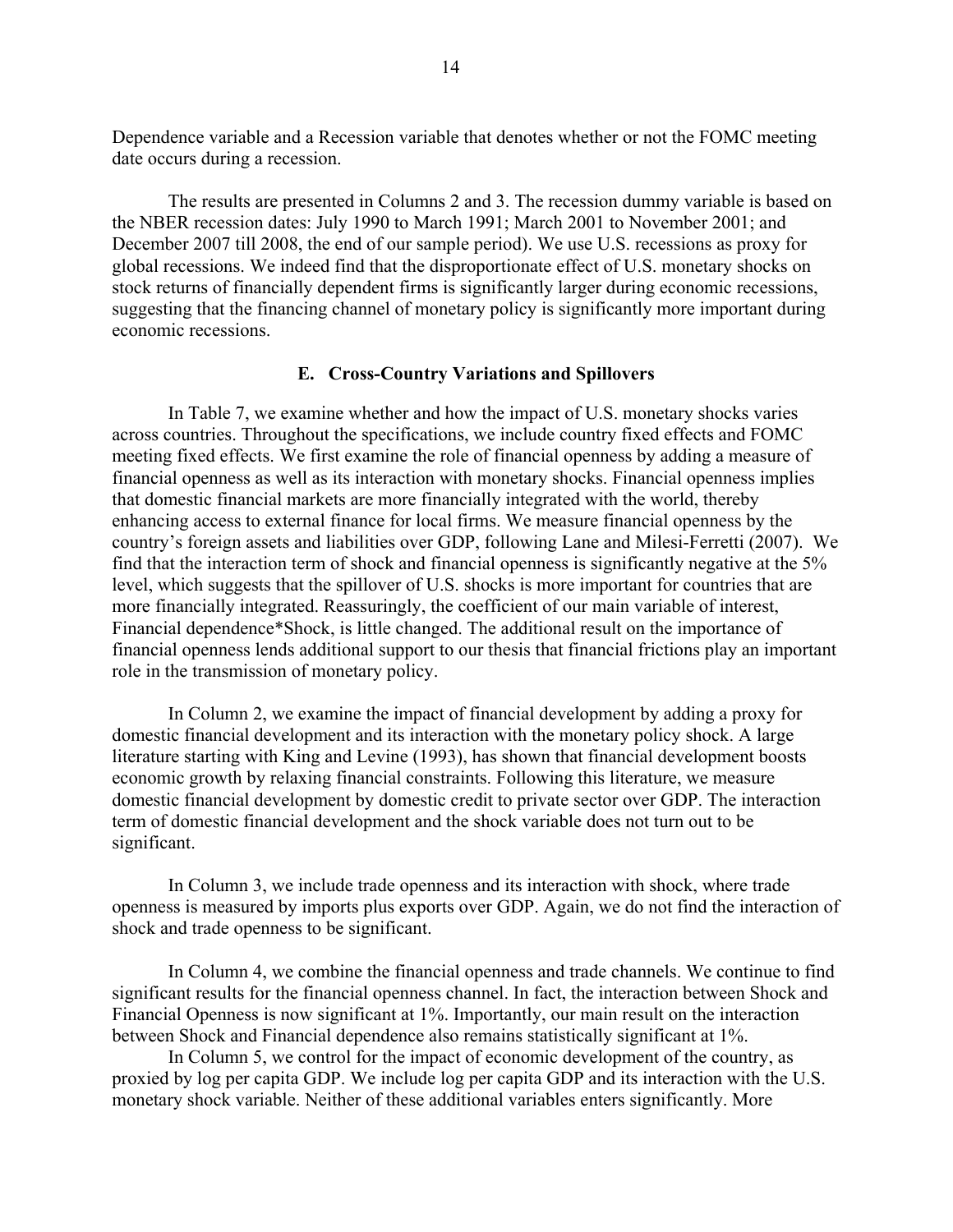importantly, the interaction of Shock\*Financial dependence still keeps its magnitude and significance.

In Column 6, we examine potential asymmetric impact across countries based on the degree of interest rate synchronization. We expect that our effect is more pronounced in countries whose monetary policy is more closely aligned with U.S. monetary policy in general. As measure of synchronization of monetary policy, we use the correlation of monthly money market rates between the U.S. and the individual countries over the period from 1990 to 2008 (for Euro countries we substitute the country's market rate with the Euro money market rate after the country joins the Euro). Then we define a country as having a high-synchronization of monetary policy if its correlation coefficient is above 0.5 (Appendix Table 3 lists the estimated correlation coefficient). Not surprisingly, we find that the asymmetric impact of monetary shocks on the return of financially dependent firms is more significant in countries with a high synchronization of monetary policy with the United States.

Overall, we find a strong and robust asymmetric relationship between the stock responses of financially dependent firms and monetary policy shocks.

# **IV. CONCLUSIONS**

This paper studies global stock price responses to U.S. monetary policy shocks using a dataset of 20,121 firms across 44 countries over the period 1990-2008. We find that stock prices tend to increase (decrease) following unexpected monetary loosening (tightening). This impact is more pronounced for sectors that depend on external financing, especially during economic recessions, and for countries that are more integrated with the global financial market.

The advantage of our asymmetric, cross-sectional identification strategy of estimating differential effects of monetary shocks across firms that differ in external financial dependence is that it allows for the control of unobserved time-invariant effects that simultaneously affect monetary policy as well as a firm's stock price, thereby alleviating concerns about endogeneity and simultaneity bias. In extensions of our main analysis we further consider asymmetries over the business cycle by estimating differential effects during economic downturns to further distinguish financial from other explanations.

The economic effects of our results are significant. For example, an unexpected policy rate decrease of 5 basis points (equal to its interquartile range ) is associated with a stock price response that is 6 basis points greater for firms whose financial dependence is at the 75<sup>th</sup> percentile (the Construction machinery industry) relative to firms whose financial dependence is at the  $25<sup>th</sup>$  percentile (the Beverages industry). This is a significant effect compared to the average stock market return around FOMC dates of 19 basis points.

The evidence in this paper contribute to the debate about the link between monetary policy and asset prices by showing that prices in stock markets, one of the key financial markets, respond strongly to monetary shocks. These findings suggest that financial frictions play an important role in the transmission of monetary policy, and that U.S. monetary policy influences global capital allocation.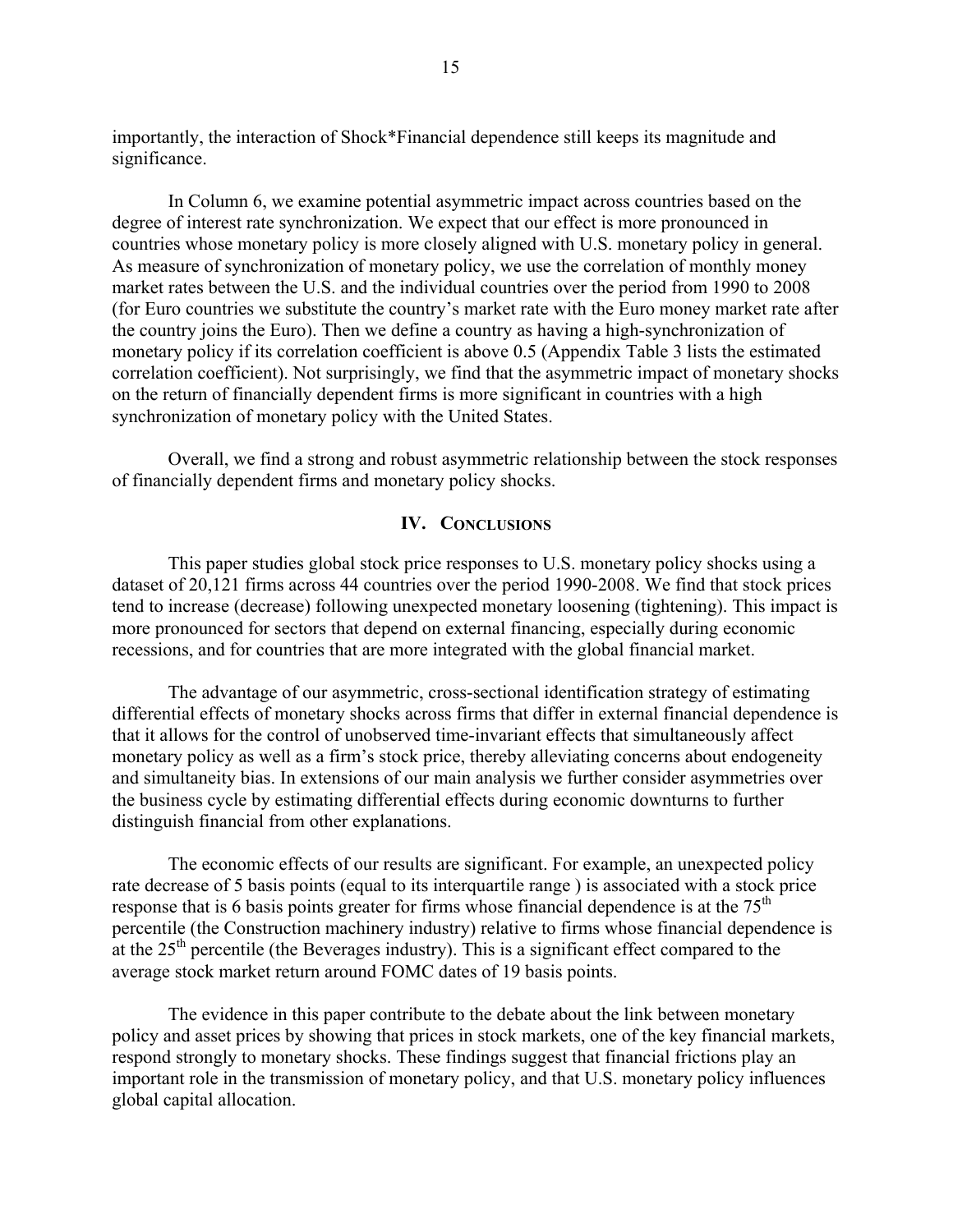#### **References**

- Ashcraft, Adam, and Murillo Campello, 2007, "Firm Balance Sheets and Monetary Policy Transmission," *Journal of Monetary Economics*, Vol. 54, pp. 1515–28.
- Baker, Malcolm, Jeremy C. Stein, and Jeffrey Wurgler, 2003, "When Does the Market Matter? Stock Prices and the Investment of Equity-Dependent Firms," *Quarterly Journal of Economics*, Vol. 118, pp. 969–1005.
- Barakchian, Mahdi, and Christopher Crowe, 2010, "Monetary Policy Matters: New Evidence from a New Shock Measure," IMF Working Paper 10/230.
- Bekaert, Geert, Marie Hoerova, and Marco Lo Duca, 2010, "Risk, Uncertainty and Monetary Policy," NBER Working Paper No. 16397, September 2010.

Bernanke, Ben S. and Alan Blinder, 1992, "The Federal Funds Rate and the Channels of Monetary Transmission," *American Economic Review*, Vol. 82, pp. 901–21.

- Bernanke, Ben S., and Mark Gertler, 1995, "Inside the Black Box: The Credit Channel of Monetary Policy Transmission," *Journal of Economic Perspectives*, Vol. 9, pp. 27–48.
- Bernanke, Ben, S., and Mark Gertler, 2001, "Should Central Banks Respond to Movements in Asset Prices?" *American Economic Review, Papers and Proceedings*, Vol. 91, pp. 253-57.
- Bernanke, Ben S., and Kenneth N. Kuttner, 2005, "What Explains the Stock Market's Reaction to Federal Reserve Policy?" *Journal of Finance*, Vol. 60, pp. 1221–57.
- Bernanke, Ben S., and Ilian Mihov, 1998, "Measuring Monetary Policy," *Quarterly Journal of Economics*, Vol. 113, pp. 869–902.
- Bernanke, Ben S., 2010, "Monetary Policy and the Housing Bubble," Speech delivered at the Annual Meeting of the American Economic Association, Atlanta, Georgia, January 3, 2010.
- Boudoukh, Jacob, Matthew Richardson, and Robert Whitelaw, 1994, "Industry Returns and the Fisher Effect," *Journal of Finance*, Vol. 49, pp. 1595–616.
- Braun, Matias, and Borja Larrain, 2005, "Finance and the Business Cycle: International, Inter-Industry Evidence," *Journal of Finance*, Vol. 60, pp. 1097–128.
- Campello, Murillo, 2002, "Internal Capital Markets in Financial Conglomerates: Evidence from Small Bank Responses to Monetary Policy," *Journal of Finance*, Vol. 57, pp. 2773–805.
- Cetorelli, Nicola, and Linda S. Goldberg, 2009, "Banking Globalization and Monetary Transmission," mimeo, Federal Reserve Bank of New York.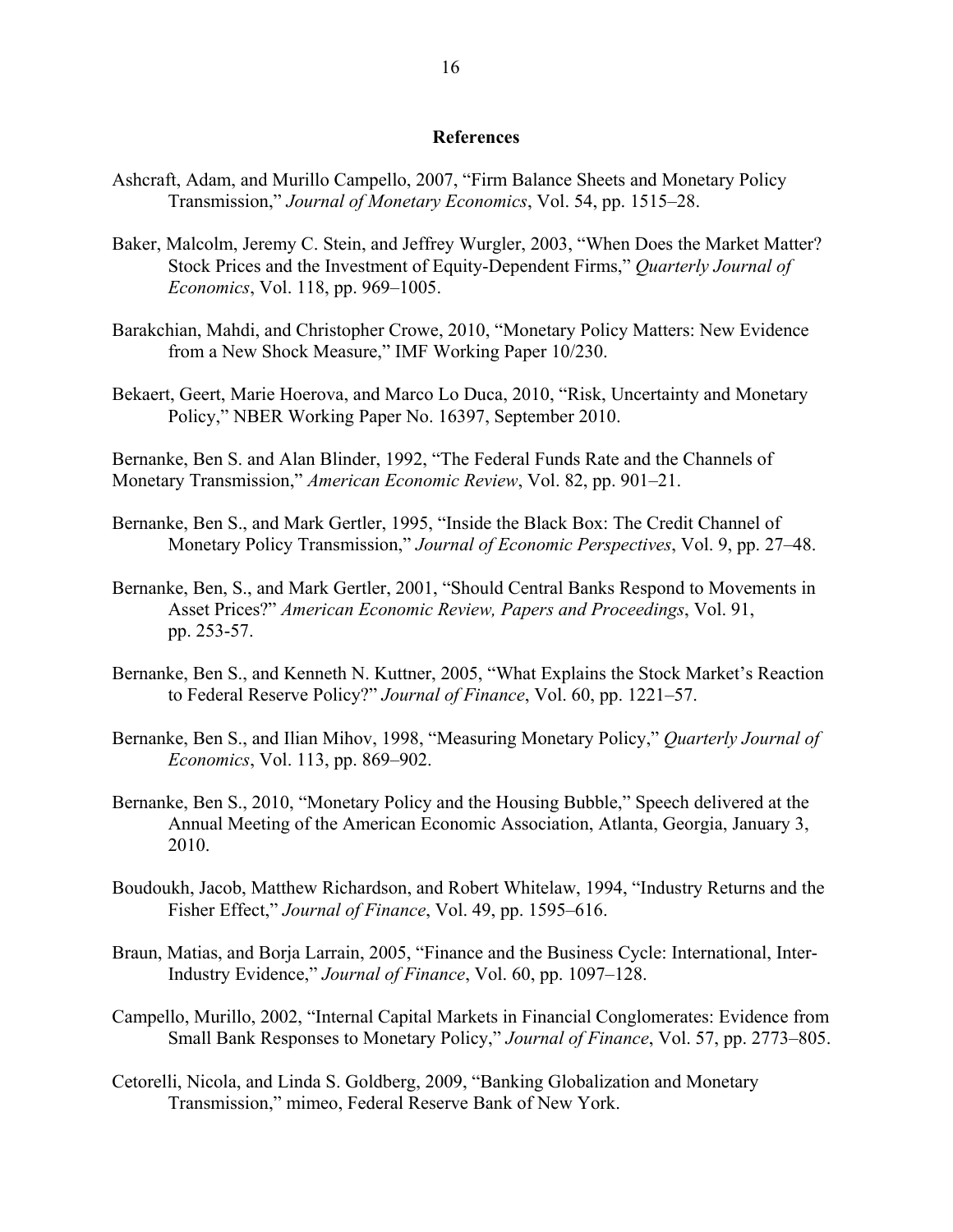- Fama, Eugene, 1981, "Stock Returns, Real Activity, Inflation, and Money," *American Economic Review*¸Vol. 71, pp. 545–65.
- Fama, Eugene and William Schwert, 1977, "Asset Returns and Inflation," *Journal of Financial Economics* 5, 115–46.
- Fama, Eugene, and Kenneth French, 1992, "The Cross-Section of Expected Returns," *Journal of Finance*, Vol. 47, pp. 427–66.
- Fisman, Raymond, and Inessa Love, 2007, "Financial Dependence and Growth Revisited," *Journal of the European Economic Association*, Vol. 5, pp. 470–79.
- Gertler, Mark, and Simon Gilchrist, 1994, ''Monetary Policy, Business Cycles, and the Behavior of Small Manufacturing Firms,'' *Quarterly Journal of Economics,* Vol. 109, pp. 309–40.
- Griffin, John M., 2002, "Are the Fama and French Factors Global or Country Specific?" *Review of Financial Studies*, Vol. 15, pp. 783–803.
- Henry, Peter B., 2002, "Is Disinflation Good for the Stock Market?" *Journal of Finance*, Vol. 57, pp. 1617–48.
- Jiménez, Gabriel, Steven Ongena, José Luis Peydró and Jesús Saurina, 2009, "Hazardous Times for Monetary Policy: What Do Twenty-Three Million Bank Loans Say About the Effects of Monetary Policy on Credit Risk?" mimeo, Tilburg University.
- Kashyap, Anil K, Jeremy C. Stein, and David Wilcox, 1993, "Monetary Policy and Credit Conditions: Evidence from the Composition of External Finance", *American Economic Review* 83, 78–98.
- Kashyap, Anil K., Owen Lamont, and Jeremy Stein, 1994, "Credit Conditions and the Cyclical Behavior of Inventories," *Quarterly Journal of Economics*, Vol. 109, pp. 565–92.
- Kashyap, Anil K. and Jeremy Stein, 1994, "Monetary Policy and Bank Lending," In: G. Mankiw (ed.), *Monetary Policy*, Chicago, Ill.: University of Chicago Press.
- Kashyap, Anil K., and Jeremy Stein, 2000, "What Do a Million Observations on Banks Say About the Transmission of Monetary Policy?" *American Economic Review*, Vol. 90, pp. 407–28.
- King, Robert G., and Ross Levine, 1993, "Finance and Growth: Schumpeter Might Be Right," *Quarterly Journal of Economics*, Vol. 153, pp. 717–38.
- Kroszner, Randall S., Luc Laeven, and Daniela Klingebiel, 2007, "Banking Crises, Financial Dependence, and Growth," *Journal of Financial Economics* Vol. 84, pp. 187–228.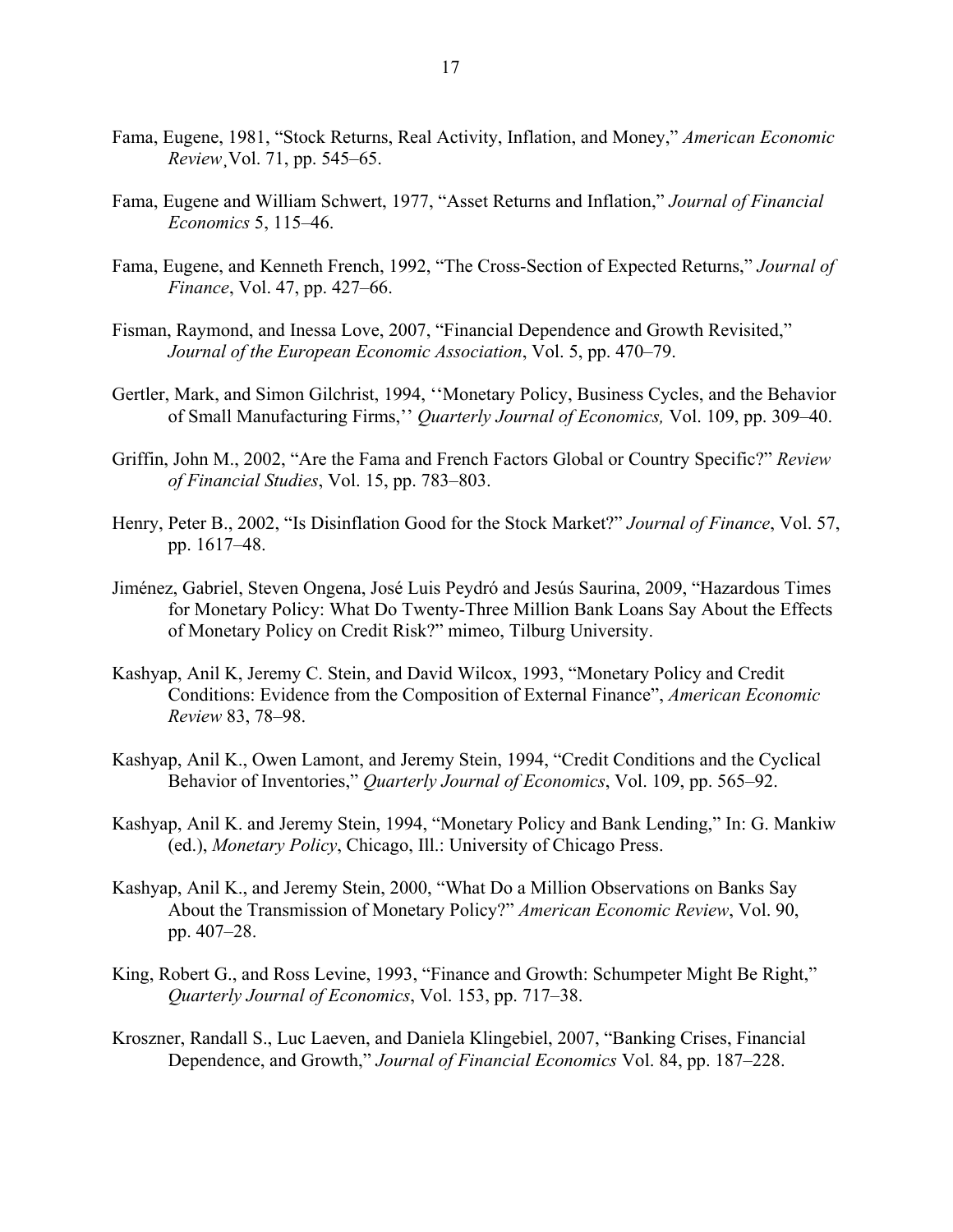- Kuttner, Kenneth N., 2001, "Monetary Policy Surprises and Interest Rates: Evidence from the Federal Funds Futures Market," *Journal of Monetary Economics*, Vol. 47, pp. 523–44.
- Lamont, Owen, Christopher Polk, and Jesus Saá-Requejo, 2001, "Financial Constraints and Stock Returns," *Review of Financial Studies*, Vol. 14, pp. 529–54.
- Lane, Philip, and Milesi-Ferretti, Gian Maria, 2007, "The External Wealth of Nations Mark II: Revised and Extended Estimates of Foreign Assets and Liabilities, 1970-2004," *Journal of International Economics*, Vol. 73, pp. 223-50.
- Mishkin, Frederic S., 1996, "The Channels of Monetary Transmission: Lessons for Monetary Policy," NBER Working Papers 5464, National Bureau of Economic Research.
- Mishkin, Frederic S., 2009, "Is Monetary Policy Effective during Financial Crises?" *American Economic Review*, Vol. 99, pp. 573–77.
- Peek, Joe, and Eric S. Rosengren, 2000, "Collateral Damage: Effects of the Japanese Bank Crisis on Real Activity in the United States," *American Economic Review*, Vol. 90, pp. 30–45.
- Piazzesi, Monika, and Eric T. Swanson, 2008, "Futures Prices as Risk-Adjusted Forecasts of Monetary Policy,"*Journal of Monetary Economics*, Vol. 55, pp. 677–69.
- Raddatz, Claudio, 2006, "Liquidity Needs and Vulnerability to Financial Underdevelopment," *Journal of Financial Economics*, Vol. 80, pp. 677–722.
- Rajan, Raghuram, and Luigi Zingales, 1998, "Financial Dependence and Growth," *American Economic Review*, Vol. 88, pp. 559–86.
- Romer, Christina D., and David Romer, 2004, "A New Measure of Monetary Shocks: Derivation and Implications," *American Economic Review*, Vol. 94, pp. 1055–84.
- Rudebusch, Glenn D., 1998, "Do Measures of Monetary Policy in a VAR Make Sense?" *International Economic Review*, Vol. 39, pp. 907–31.
- Taylor, John, 2007, "Housing and Monetary Policy," Paper presented at the 2007 Jackson Hole Conference, August.
- Thorbecke, Willem, 1997, "On Stock Market Returns and Monetary Policy," *Journal of Finance*, Vol. 52, pp. 635–54.
- Whited, Toni, and Guojun Wu, 2006, "Financial constraints risk," *Review of Financial Studies*, Vol. 19, pp. 531–59.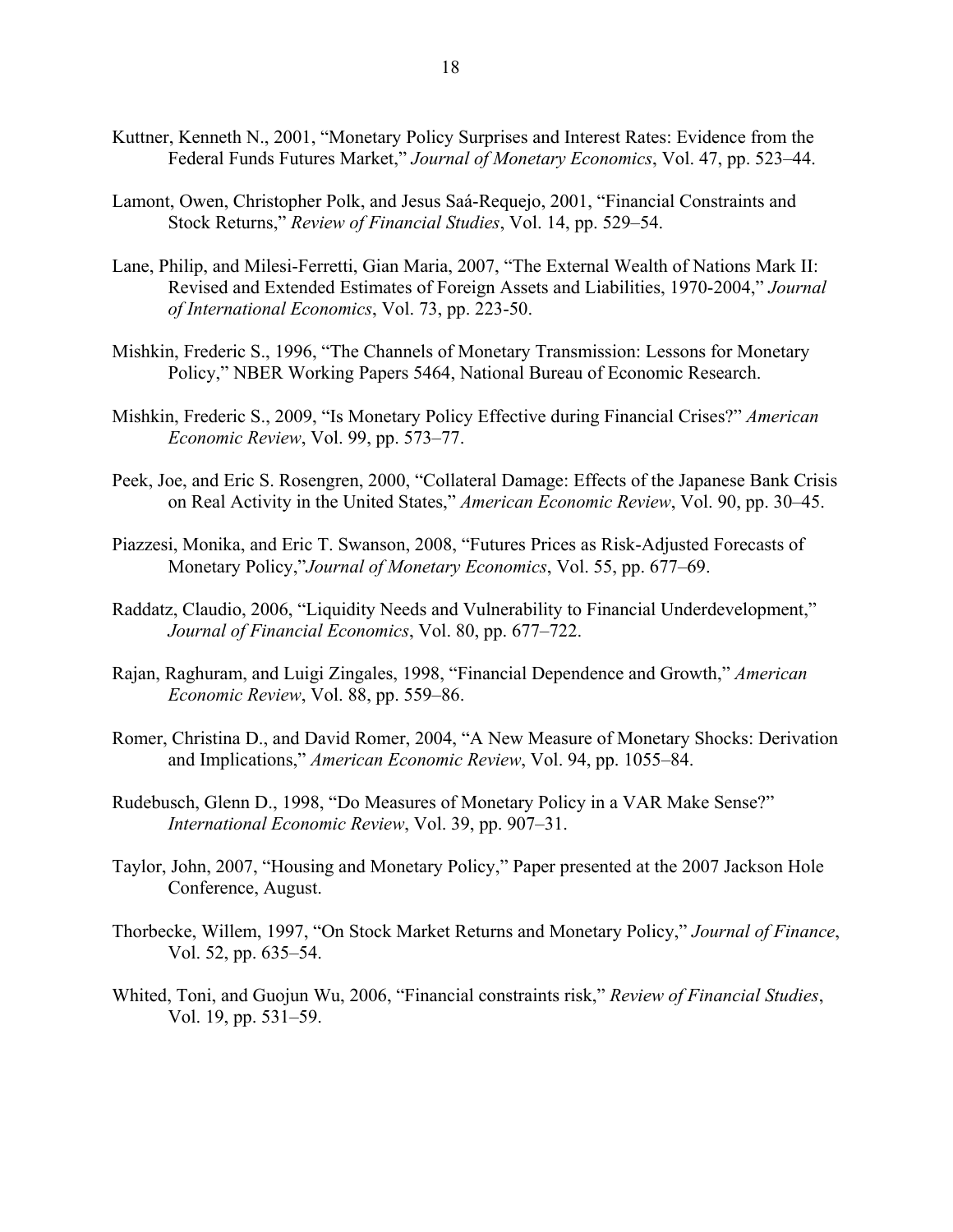#### Table 1. Summary Statistics

This table reports summary statistics for the main variables in our analysis. Stock return is the log difference in the closing price over the period t-1 and t+1, where t is the FOMC meeting date. The actual change is the actual change in federal funds rate announced at FOMC meetings. The shock is the change in the federal funds rate implied by the current-month futures contract from Bernanke and Kuttner (2005). The expected change is the change between the actual change and the shock in federal funds rate. Financial dependence is an industry's intrinsic dependence on external finance for investment based on Rajan and Zingales (1998). Firm size is the log of book assets in U.S. dollar. Market beta is the correlation between weekly firm stock price and the weekly country-level local market index within a year. Financial openness is a country's foreign assets and liabilities over GDP. Trade openness is a country's imports plus exports over GDP. We use data from 20,121 firms across 44 countries over the period 1990-2008, for a total of 925, 306 firm-year observations.

| <b>Key Variables</b>       | Obs    | Mean    | Median       | St Dev. | P <sub>25</sub> | P75   | Min     | Max  |
|----------------------------|--------|---------|--------------|---------|-----------------|-------|---------|------|
|                            |        |         |              |         |                 |       |         |      |
| Stock return (in %)        | 925306 | 0.19    | $\Omega$     | 5.38    | $-1.79$         | 2.00  | -50     | 50   |
| Actual change (in bp)      | 140    | $-4.82$ | $\mathbf 0$  | 26.29   | $-25$           | 0     | $-100$  | 75   |
| Expected change (in bp)    | 140    | $-1.31$ | 0            | 22.19   | $-8.5$          | 4.5   | $-92$   | 61   |
| Shock (in bp)              | 140    | $-3.51$ | $\mathbf{0}$ | 10.63   | $-5$            | 0     | $-43$   | 24   |
| Financial dependence       | 150    | $-0.06$ | 0.04         | 0.7     | $-0.37$         | 0.33  | $-2.4$  | 1.4  |
| Shock*Financial dependence | 19375  | 0.09    | $\mathbf{0}$ | 6.86    | $-0.85$         | 0.74  | $-48.6$ | 61.7 |
| Firm size                  | 924690 | 12.00   | 11.98        | 1.93    | 10.81           | 13.19 | $-1.16$ | 19.8 |
| Market/Book                | 899602 | 2.40    | 1.49         | 3.00    | 0.85            | 2.65  | 0.2     | 20.3 |
| Beta*Market Return         | 897219 | 0.41    | 0.11         | 1.88    | $-0.27$         | 0.89  | $-26.1$ | 41.9 |
| <b>Financial Openness</b>  | 564    | 2.38    | 1.41         | 2.53    | 0.96            | 2.96  | 0.3     | 23.9 |
| <b>Trade Openness</b>      | 564    | 0.02    | 0.01         | 0.07    | $-0.02$         | 0.05  | $-0.2$  | 0.3  |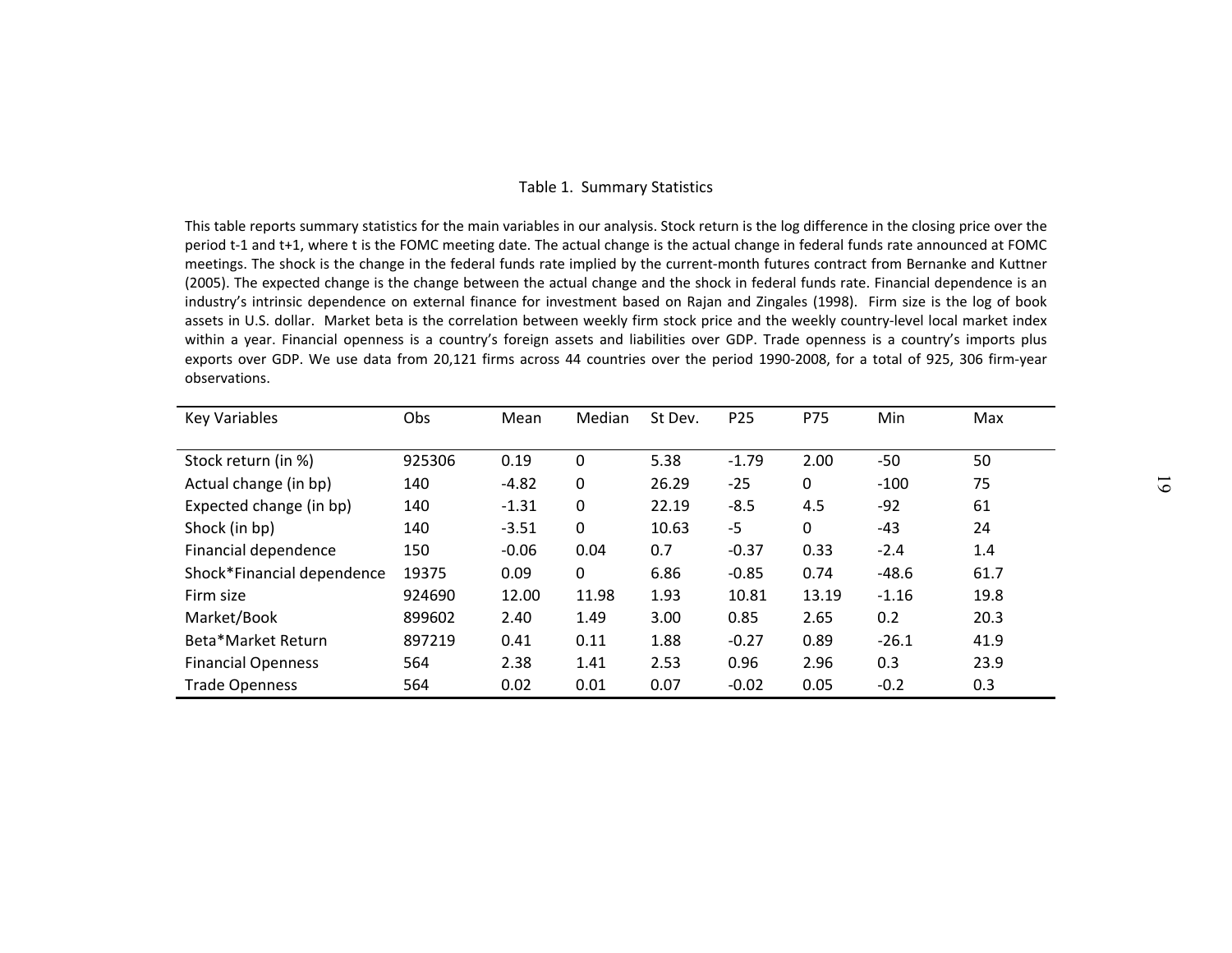#### Table 2. The Effect of Monetary Policy Shocks on Stock Returns

Dependent variable is stock return measured as the log difference in the closing price over the period t-1 and t+1, where t is the FOMC meeting date. The actual change of federal funds rate (FFR) is the change announced at FOMC meetings. The unexpected change of FFR (shock) is the change in the FFR implied by the current-month futures contract from Bernanke and Kuttner (2005). Financial dependence is industry's intrinsic dependence on external finance for investment based on Rajan and Zingales (1998). Firm size is the log of book assets in U.S. dollar. Market beta is the correlation between weekly firm stock price and the weekly country-level local market index within a year. Standard errors are clustered at the level of intervention dates. Robust standard errors in brackets. \*\*\* p<0.01, \*\* p<0.05, \* p<0.1.

|                      | Actual    | Components | Shock      | Financial   | Firm        | Beta        | Date           |
|----------------------|-----------|------------|------------|-------------|-------------|-------------|----------------|
|                      | change    |            |            | dependence  | Controls    |             | <b>Effects</b> |
| Actual change        | $-0.0029$ |            |            |             |             |             |                |
|                      | [0.0040]  |            |            |             |             |             |                |
| Expected change      |           | $0.0052*$  |            |             |             |             |                |
|                      |           | [0.0028]   |            |             |             |             |                |
| Shock                |           | $-0.043**$ | $-0.041**$ | $-0.038**$  | $-0.038**$  | $-0.013**$  |                |
|                      |           | [0.017]    | [0.017]    | [0.016]     | [0.016]     | [0.0056]    |                |
| Shock*               |           |            |            | $-0.017***$ | $-0.018***$ | $-0.012***$ | $-0.011***$    |
| Financial dependence |           |            |            | [0.0049]    | [0.0048]    | [0.0032]    | [0.0030]       |
| Firm size            |           |            |            |             | 0.067       | $-0.045$    | $-0.032$       |
|                      |           |            |            |             | [0.11]      | [0.060]     | [0.040]        |
| Market/Book ratio    |           |            |            |             | $0.045***$  | $0.032***$  | $0.029***$     |
|                      |           |            |            |             | [0.015]     | [0.011]     | [0.0098]       |
| Beta*Market Return   |           |            |            |             |             | $0.64***$   | $0.56***$      |
|                      |           |            |            |             |             | [0.025]     | [0.025]        |
| Firm fixed effects   | Yes       | Yes        | Yes        | Yes         | Yes         | Yes         | Yes            |
| Date fixed effects   | No        | No         | No         | No.         | No          | No          | Yes            |
| <b>Observations</b>  | 925306    | 925306     | 925306     | 925306      | 899041      | 871415      | 871415         |
| R-squared            | 0.025     | 0.031      | 0.031      | 0.031       | 0.033       | 0.081       | 0.092          |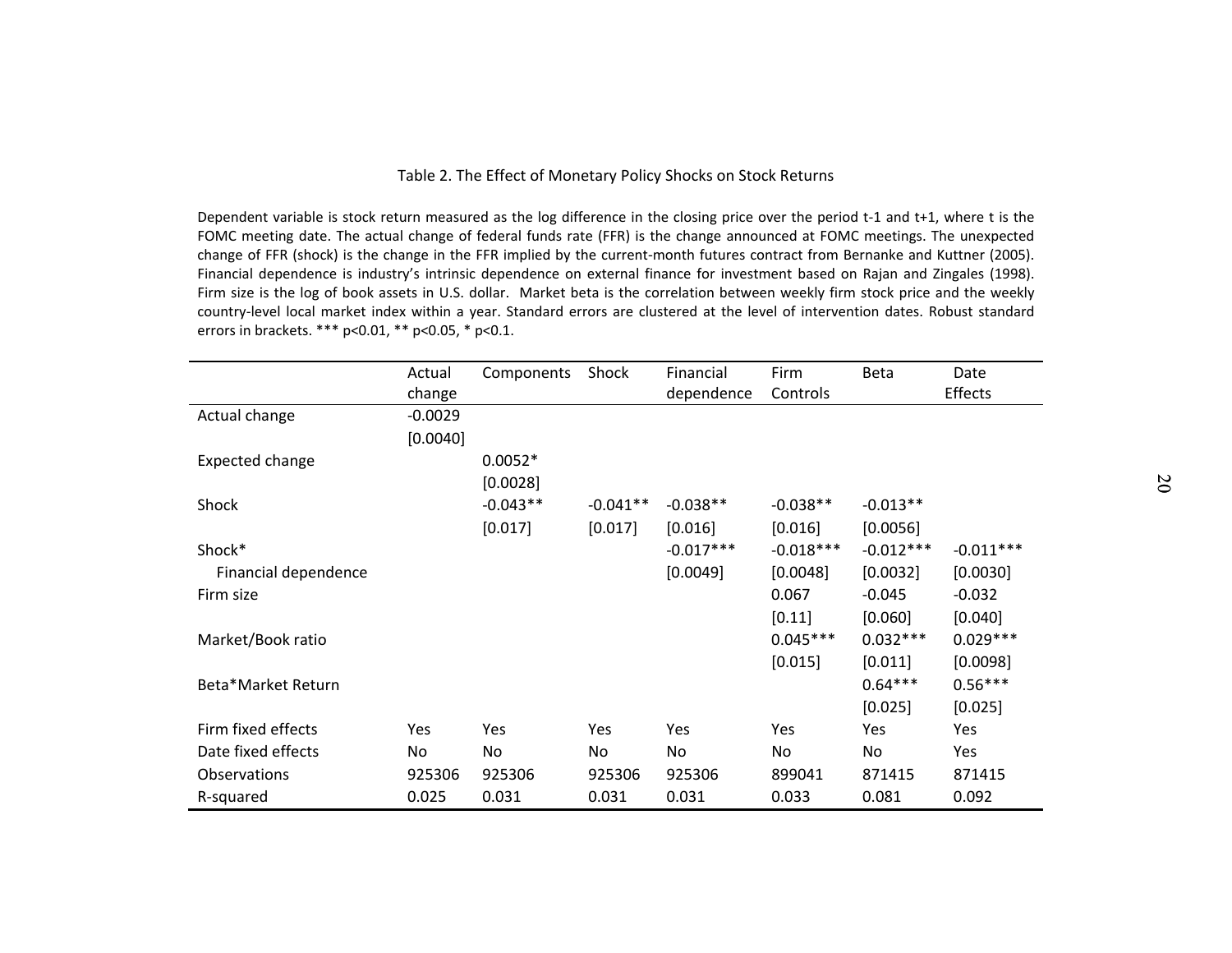#### Table 3. Clustering of Standard Errors

Dependent variable is stock return measured as the log difference in the closing price over the period t-1 and t+1, where t is the FOMC meeting date. The unexpected change of FFR (shock) is the change in the FFR implied by the current-month futures contract from Bernanke and Kuttner (2005). Financial dependence is industry's intrinsic dependence on external finance for investment based on Rajan and Zingales (1998). Firm size is the log of book assets in U.S. dollar. Market beta is the correlation between weekly firm stock price and the weekly country-level local market index within a year. Standard errors are clustered as specified in the title of the columns. Robust standard errors in brackets. \*\*\* p<0.01, \*\* p<0.05, \* p<0.1.

|                            | Country     | Sector      | Country-year | Country and  |
|----------------------------|-------------|-------------|--------------|--------------|
|                            | level       | level       | level        | sector level |
|                            |             |             |              |              |
| Shock*Financial dependence | $-0.011***$ | $-0.011***$ | $-0.011***$  | $-0.011***$  |
|                            | [0.0035]    | [0.0023]    | [0.0029]     | [0.0009]     |
| Firm size                  | $-0.032$    | $-0.032$    | $-0.032$     | $-0.032$     |
|                            | [0.027]     | [0.025]     | [0.032]      | [0.041]      |
| Market/Book ratio          | $0.029***$  | $0.029***$  | $0.029***$   | $0.029***$   |
|                            | [0.0061]    | [0.0038]    | [0.0088]     | [0.0093]     |
| Beta*Market Return         | $0.56***$   | $0.56***$   | $0.56***$    | $0.56***$    |
|                            | [0.028]     | [0.022]     | [0.020]      | [0.031]      |
| Firm fixed effects         | Yes         | Yes         | Yes          | Yes          |
| Date fixed effects         | Yes         | <b>Yes</b>  | <b>Yes</b>   | Yes          |
| <b>Observations</b>        | 871415      | 871415      | 871415       | 871415       |
| R-squared                  | 0.092       | 0.092       | 0.092        | 0.092        |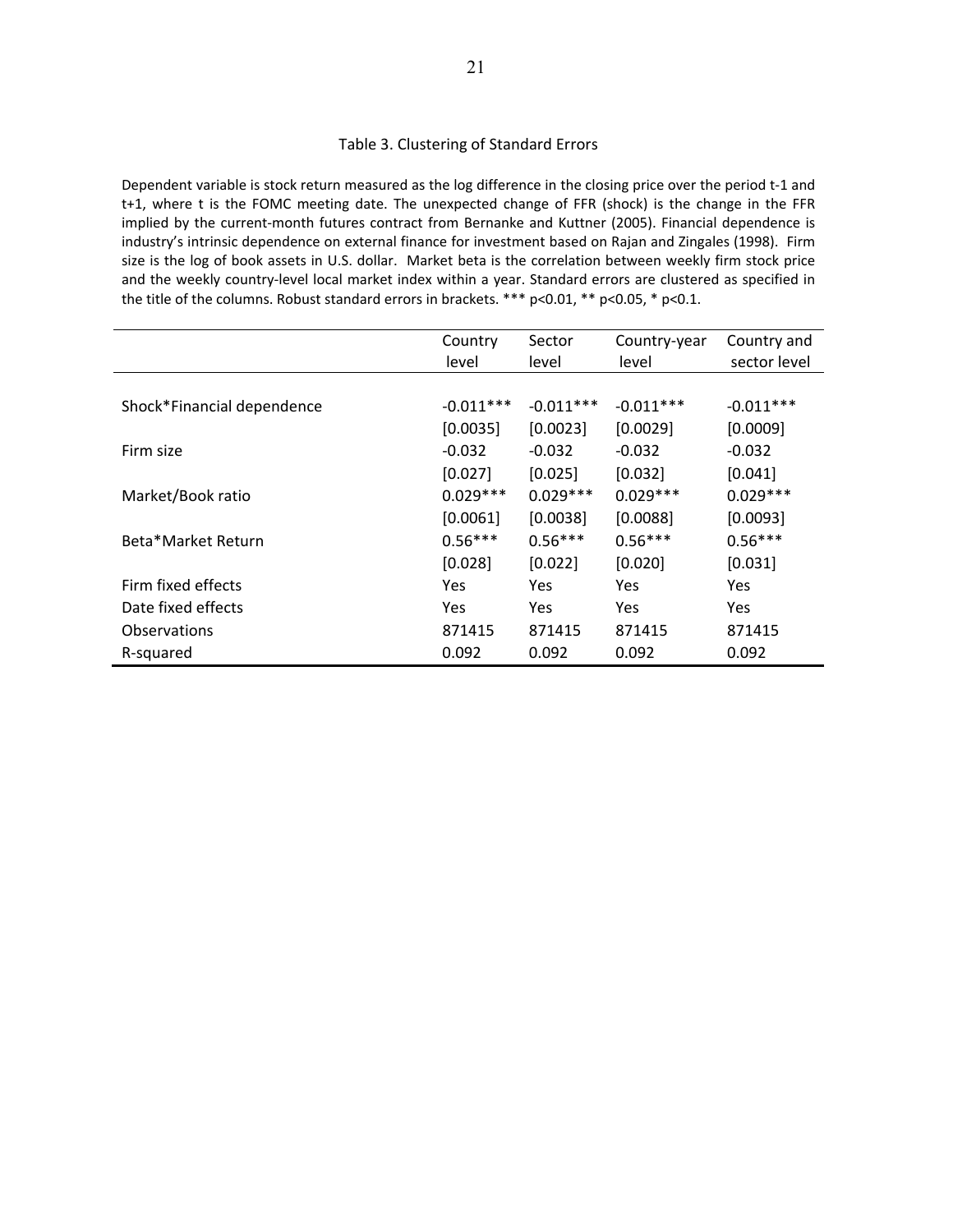#### Table 4. Excluding FOMC Dates Without Change in Federal Funds Rate

Dependent variable is stock return measured as the log difference in the closing price over the period t-1 and t+1, where t is the FOMC meeting date. The actual change of federal funds rate (FFR) is the change announced at FOMC meetings. The unexpected change of FFR (shock) is the change in the FFR implied by the current-month futures contract from Bernanke and Kuttner (2005). Financial dependence is industry's intrinsic dependence on external finance for investment based on Rajan and Zingales (1998). Firm size is the log of book assets in U.S. dollar. Market beta is the correlation between weekly firm stock price and the weekly country-level local market index within a year. Standard errors are clustered at the level of intervention dates. Robust standard errors in brackets. \*\*\* p<0.01, \*\* p<0.05, \* p<0.1.

|                      | Actual<br>change | Components | Shock      | Financial<br>dependence | Firm<br>controls | Date<br>effects |
|----------------------|------------------|------------|------------|-------------------------|------------------|-----------------|
| Actual change        | $-0.0015$        |            |            |                         |                  |                 |
|                      | [0.0037]         |            |            |                         |                  |                 |
| Expected change      |                  | $0.0057**$ |            |                         |                  |                 |
|                      |                  | [0.0026]   |            |                         |                  |                 |
| Shock                |                  | $-0.038**$ | $-0.037**$ | $-0.034**$              | $-0.011*$        |                 |
|                      |                  | [0.017]    | [0.017]    | [0.016]                 | [0.0063]         |                 |
| Shock*               |                  |            |            | $-0.017***$             | $-0.012***$      | $-0.012***$     |
| Financial dependence |                  |            |            | [0.0049]                | [0.0034]         | [0.0031]        |
| Firm size            |                  |            |            |                         | 0.024            | 0.016           |
|                      |                  |            |            |                         | [0.085]          | [0.059]         |
| Market/Book ratio    |                  |            |            |                         | $0.047***$       | $0.042***$      |
|                      |                  |            |            |                         | [0.014]          | [0.012]         |
| Beta*Market Return   |                  |            |            |                         | $0.60***$        | $0.54***$       |
|                      |                  |            |            |                         | [0.029]          | [0.029]         |
| Firm fixed effects   | Yes              | Yes        | Yes        | Yes                     | Yes              | Yes             |
| Date fixed effects   | No               | No.        | No.        | No.                     | No               | <b>Yes</b>      |
| <b>Observations</b>  | 473713           | 473713     | 473713     | 473713                  | 446432           | 446432          |
| R-squared            | 0.047            | 0.056      | 0.055      | 0.055                   | 0.105            | 0.115           |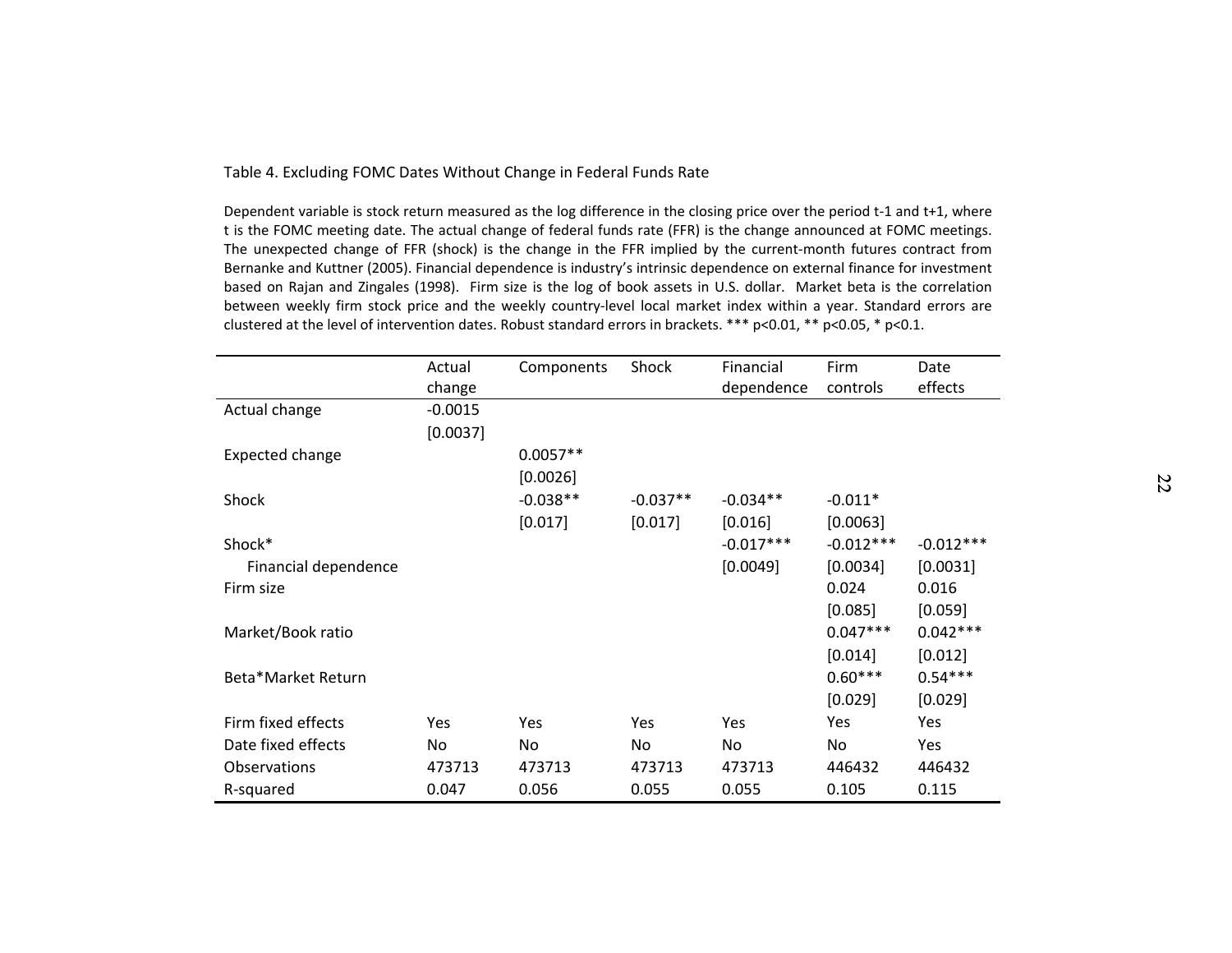Table 5. The Impact of Monetary Policy Shocks on Manufacturing Sectors

Dependent variable is stock return measured as the log difference in the closing price over the period t-1 and t+1, where t is the FOMC meeting date. The unexpected change of FFR (shock) is the change in the FFR implied by the current-month futures contract from Bernanke and Kuttner (2005). Financial dependence is industry's intrinsic dependence on external finance for investment based on Rajan and Zingales (1998). Firm size is the log of book assets in U.S. dollar. Market beta is the correlation between weekly firm stock price and the weekly country-level local market index within a year. Standard errors are clustered at the level of intervention dates. Robust standard errors in brackets. \*\*\* p<0.01, \*\* p<0.05, \* p<0.1.

|                            | 1          | 2           | 3           | 4           | 5           |
|----------------------------|------------|-------------|-------------|-------------|-------------|
| <b>Shock</b>               | $-0.036**$ | $-0.036**$  | $-0.036**$  | $-0.0098**$ |             |
|                            | [0.015]    | [0.015]     | [0.016]     | [0.0047]    |             |
| Shock*Financial dependence |            | $-0.012***$ | $-0.012***$ | $-0.0061**$ | $-0.0060**$ |
|                            |            | [0.0043]    | [0.0043]    | [0.0028]    | [0.0029]    |
| Firm size                  |            |             | 0.044       | $-0.079$    | $-0.055$    |
|                            |            |             | [0.13]      | [0.064]     | [0.038]     |
| Market/Book ratio          |            |             | 0.03        | 0.018       | 0.019       |
|                            |            |             | [0.020]     | [0.016]     | [0.014]     |
| Beta*Market Return         |            |             |             | $0.66***$   | $0.60***$   |
|                            |            |             |             | [0.025]     | [0.026]     |
| Date fixed effects         | No         | No          | No.         | No          | Yes         |
| Firm fixed effects         | Yes        | Yes         | <b>Yes</b>  | Yes         | Yes         |
| Observations               | 606315     | 606315      | 592030      | 577823      | 577823      |
| R-squared                  | 0.027      | 0.027       | 0.028       | 0.09        | 0.104       |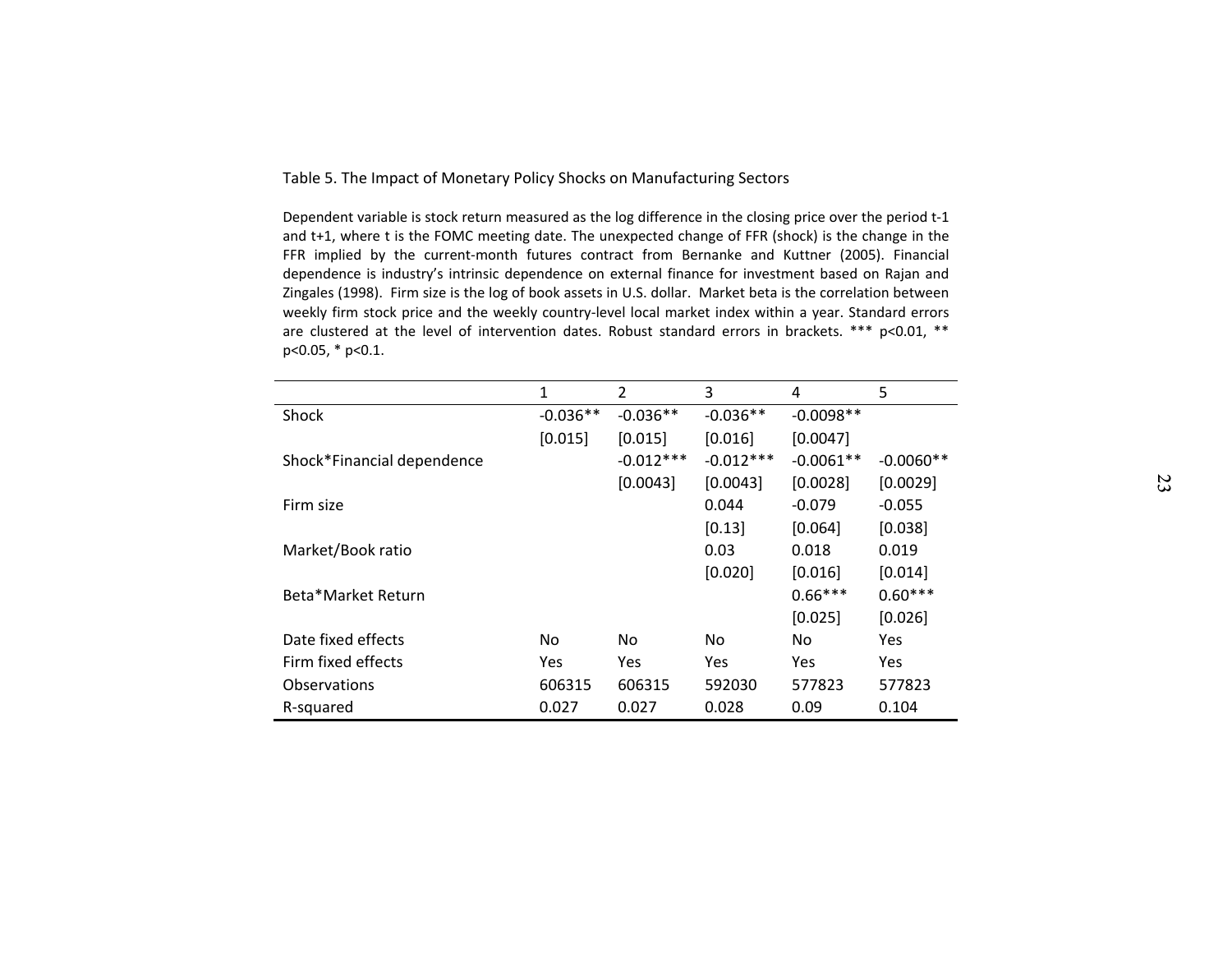#### Table 6. Growth Prospects and Business Cycles

Dependent variable is stock return measured as the log difference in the closing price over the period t-1 and t+1, where t is the FOMC meeting date. The unexpected change of FFR (shock) is the change in the FFR implied by the current-month futures contract from Bernanke and Kuttner (2005). Financial dependence is industry's intrinsic dependence on external finance for investment based on Rajan and Zingales (1998). Firm size is the log of book assets in U.S. dollar. Market beta is the correlation between weekly firm stock price and the weekly country-level local market index within a year. The global growth opportunity is the lagged sector growth rate of the U.S. firms, similar to Fisman and Love (2007). The recession dummy is based on the NBER recession dates. Standard errors are clustered at the level of intervention dates. Robust standard errors in brackets. \*\*\* p<0.01, \*\* p<0.05, \* p<0.1.

|                                      | Growth      | Recession   | Recession*  |
|--------------------------------------|-------------|-------------|-------------|
|                                      | opportunity |             | shock       |
| Shock*Financial dependence           | $-0.011***$ | $-0.012***$ | $-0.0054*$  |
|                                      | [0.0029]    | [0.0033]    | [0.0028]    |
| Firm size                            | $-0.033$    | $-0.03$     | $-0.03$     |
|                                      | [0.040]     | [0.039]     | [0.039]     |
| Market/Book ratio                    | $0.029***$  | $0.029***$  | $0.029***$  |
|                                      | [0.0098]    | [0.0098]    | [0.0098]    |
| Beta*Market Return                   | $0.56***$   | $0.56***$   | $0.56***$   |
|                                      | [0.025]     | [0.025]     | [0.025]     |
| <b>Growth Opportunity</b>            | 0.038       |             |             |
|                                      | [0.11]      |             |             |
| Shock*Growth Opportunity             | $-0.031$    |             |             |
|                                      | [0.021]     |             |             |
| Recession*Financial dependence       |             | $-0.12$     | $-0.18**$   |
|                                      |             | [0.077]     | [0.081]     |
| Recession*Shock*Financial dependence |             |             | $-0.014***$ |
|                                      |             |             | [0.0046]    |
| Firm fixed effects                   | <b>Yes</b>  | Yes         | Yes         |
| Date fixed effects                   | Yes         | Yes         | Yes         |
| Observations                         | 869238      | 871415      | 871415      |
| R-squared                            | 0.092       | 0.092       | 0.092       |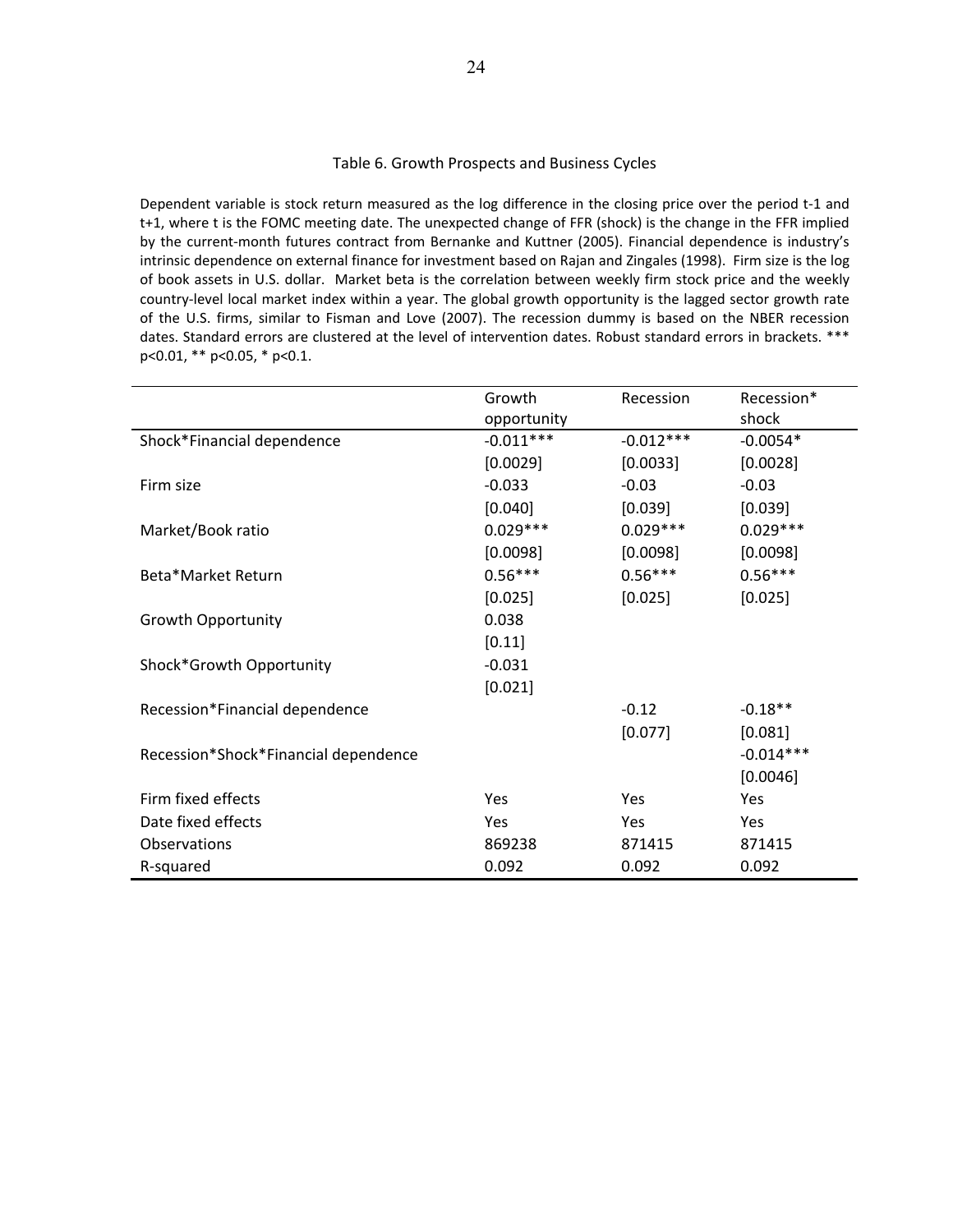#### Table 7. Spillover Channels

Dependent variable is stock return measured as the log difference in the closing price over the period t-1 and t+1, where t is the FOMC meeting date. The unexpected change of FFR7 (shock) is the change in the FFR implied by the current-month futures contract from Bernanke and Kuttner (2005). Financial dependence is industry's intrinsic dependence on external finance for investment based on Rajan and Zingales (1998). Financial openness is a country's foreign assets and liabilities over GDP. Financial development is a country's domestic private credit over GDP. Trade openness is a country's imports plus exports over GDP. Per capita income is GDP per capita in constant U.S. dollar term. We measure synchronization by the correlation of monthly money market rates between the U.S. and the individual countries over the period from 1990 to 2008, and call a country as High Synchronization if the correlation is above 0.5. Firm fixed effects and date fixed effects are included. Standard errors are clustered at the level of intervention dates. Robust standard errors in brackets. \*\*\* p<0.01, \*\* p<0.05, \* p<0.1.

|                              | Financial   | Financial            | Trade       | Fin-trade    | GDP per     | Policy Rate  |
|------------------------------|-------------|----------------------|-------------|--------------|-------------|--------------|
|                              | Openness    | Development Openness |             | Openness     | capita      | Correlations |
| Shock*Financial dependence   | $-0.011***$ | $-0.011***$          | $-0.011***$ | $-0.011***$  | $-0.010***$ | $-0.0033$    |
|                              | [0.0030]    | [0.0031]             | [0.0030]    | [0.0029]     | [0.0031]    | [0.0032]     |
| Firm size                    | $-0.027$    | $-0.033$             | $-0.039$    | $-0.035$     | $-0.034$    | $-0.031$     |
|                              | [0.040]     | [0.044]              | [0.040]     | [0.040]      | [0.039]     | [0.039]      |
| Market/Book ratio            | $0.029***$  | $0.032***$           | $0.029***$  | $0.030***$   | $0.029***$  | $0.030***$   |
|                              | [0.0098]    | [0.0080]             | [0.0098]    | [0.0098]     | [0.0098]    | [0.0098]     |
| Beta*Market Return           | $0.56***$   | $0.55***$            | $0.56***$   | $0.56***$    | $0.56***$   | $0.56***$    |
|                              | [0.025]     | [0.026]              | [0.025]     | [0.025]      | [0.027]     | [0.025]      |
| <b>Financial Openness</b>    | $-0.057*$   |                      |             | $-0.051$     |             |              |
|                              | [0.032]     |                      |             | [0.032]      |             |              |
| Shock*Financial Openness     | $-0.0018**$ |                      |             | $-0.0021***$ |             |              |
|                              | [0.00073]   |                      |             | [0.00065]    |             |              |
| <b>Financial Development</b> |             | 0.013                |             |              |             |              |
|                              |             | [0.13]               |             |              |             |              |
| Shock*Financial Development  |             | $-0.0016$            |             |              |             |              |
|                              |             | [0.0083]             |             |              |             |              |
| Trade openness               |             |                      | $-2.15$     | $-1.91$      |             |              |
|                              |             |                      | [1.37]      | [1.37]       |             |              |
| Shock*Trade openness         |             |                      | 0.039       | 0.067        |             |              |
|                              |             |                      | [0.070]     | [0.071]      |             |              |
| Per capita income            |             |                      |             |              | 0.022       |              |
|                              |             |                      |             |              | [0.32]      |              |
|                              |             |                      |             |              | $-0.0045$   |              |
| Shock*Per capita income      |             |                      |             |              |             |              |
|                              |             |                      |             |              | [0.0062]    |              |
| High Synchronization*Shock   |             |                      |             |              |             | $-0.018***$  |
|                              |             |                      |             |              |             | [0.0070]     |
| High Synchronization*Shock   |             |                      |             |              |             | $-0.011***$  |
| *Financial dependence        |             |                      |             |              |             | [0.0041]     |
| Observations                 | 871415      | 825335               | 871415      | 871415       | 871415      | 862522       |
| R-squared                    | 0.093       | 0.094                | 0.092       | 0.093        | 0.092       | 0.093        |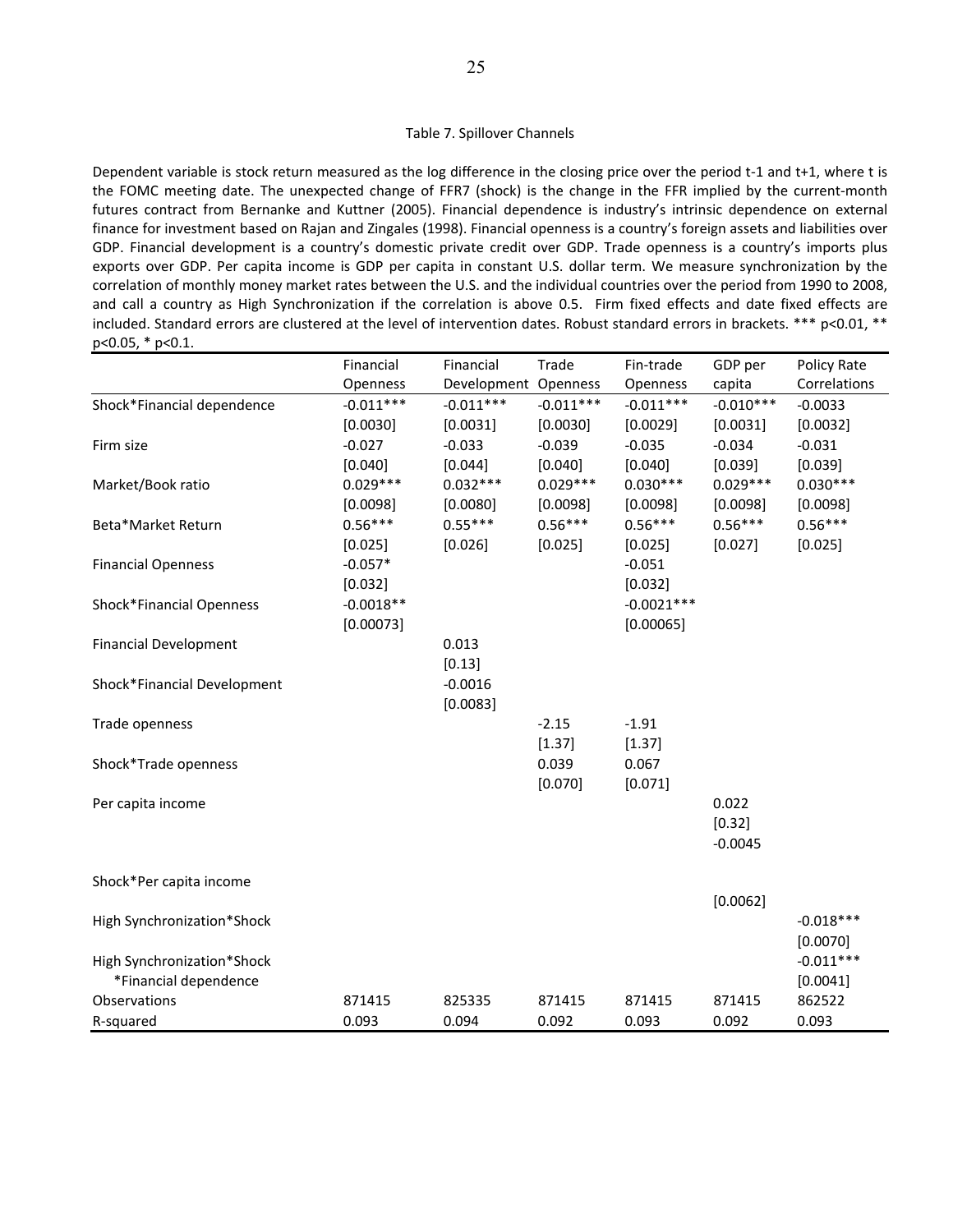# Appendix Table 1. List of Countries

| Country                   | Number of firms |
|---------------------------|-----------------|
| Argentina                 | 51              |
| Australia                 | 1,701           |
| Austria                   | 108             |
| Belgium                   | 116             |
| <b>Brazil</b>             | 236             |
| Canada                    | 1,662           |
| Chile                     | 79              |
| China                     | 1,387           |
| Colombia                  | 25              |
| Czech Republic            | 43              |
| Denmark                   | 135             |
| Egypt                     | 39              |
| Finland                   | 117             |
| France                    | 844             |
| Germany                   | 732             |
| Greece                    | 223             |
| Hong Kong                 | 611             |
| Hungary                   | 23              |
| India                     | 890             |
| Indonesia                 | 227             |
| Ireland                   | 71              |
| Israel                    | 142             |
| Italy                     | 249             |
| Japan                     | 3,061           |
| Korea (South)             | 973             |
| Malaysia                  | 781             |
| Mexico                    | 83              |
| Netherlands               | 197             |
| New Zealand               | 94              |
| Norway                    | 230             |
| Pakistan                  | 88              |
| Peru                      | 59              |
| Philippines               | 110             |
| Poland                    | 205             |
| Portugal                  | 78              |
| <b>Russian Federation</b> | 60              |
| Singapore                 | 474             |
| South Africa              | 415             |
| Spain                     | 117             |
| Sweden                    | 416             |
| Switzerland               | 186             |
| Thailand                  | 391             |
| Turkey                    | 176             |
| United Kingdom            | 2,216           |
| Total                     | 20,121          |

This table lists the total number of firms in each of the 44 countries in our sample over the period 1990 to 2008.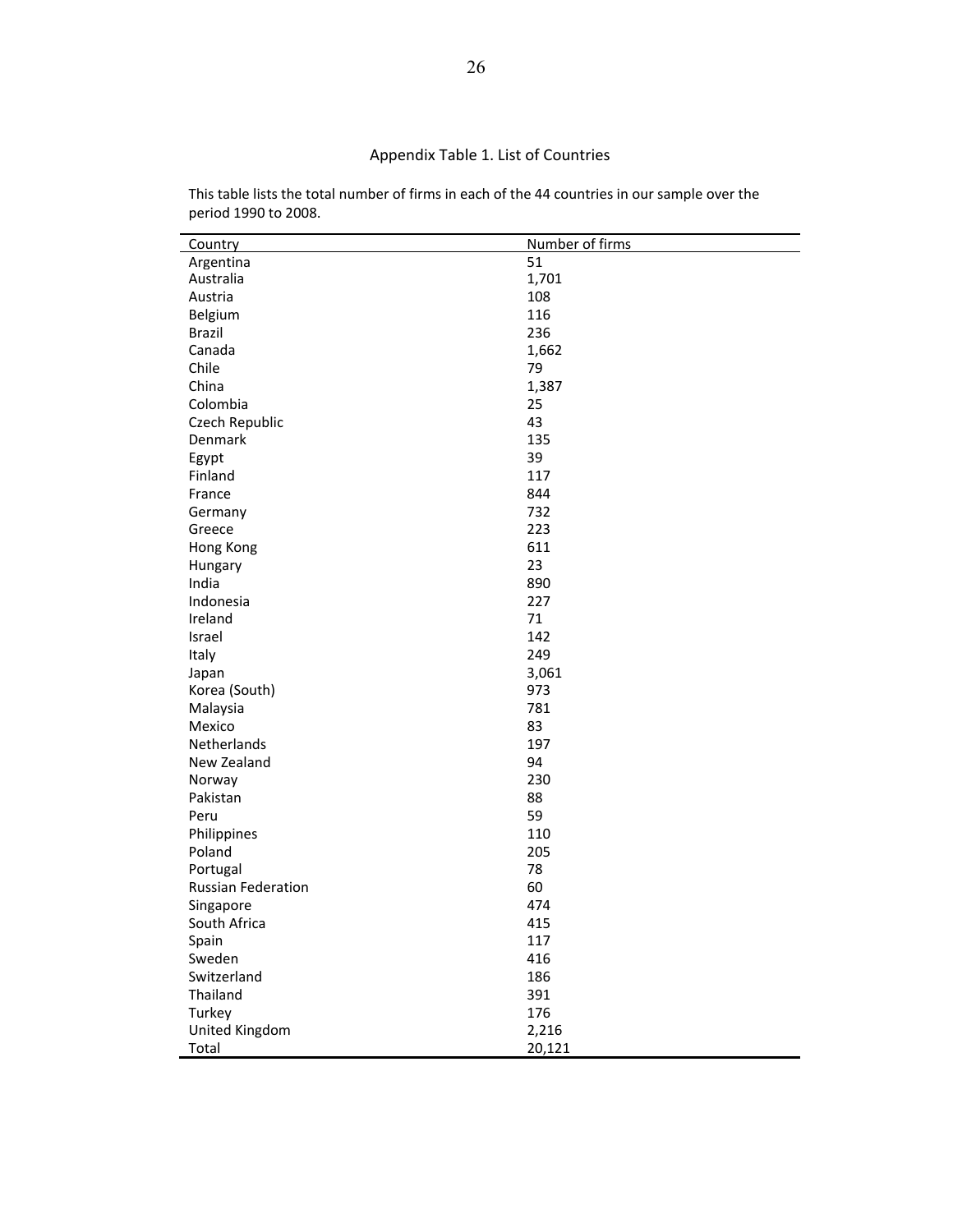| Appendix Table 2: List of FOMC Meetings, Actual Change in Federal Funds Rate, and Monetary Shock, in bp |
|---------------------------------------------------------------------------------------------------------|
|---------------------------------------------------------------------------------------------------------|

| Date      | Actual | Shock          | Date      | Actual    | Shock          | Date        | Actual    | Shock                   | Date      | Actual      | Shock          |
|-----------|--------|----------------|-----------|-----------|----------------|-------------|-----------|-------------------------|-----------|-------------|----------------|
| 13-Jul-90 | $-25$  | $-14$          | 26-Mar-96 | 0         | $-3$           | 22-Aug-00   | $\pmb{0}$ | $-2$                    | 10-Nov-04 | 25          | 0              |
| 29-Oct-90 | $-25$  | $-31$          | 21-May-96 | 0         | 0              | 3-Oct-00    | 0         | 0                       | 14-Dec-04 | 25          | 0              |
| 14-Nov-90 | $-25$  | 4              | 3-Jul-96  | 0         | $-5$           | 15-Nov-00   | 0         | 0                       | 2-Feb-05  | 25          | 0              |
| 7-Dec-90  | $-25$  | $-27$          | 20-Aug-96 | 0         | -4             | 19-Dec-00   | 0         | 5                       | 22-Mar-05 | 25          | 0              |
| 18-Dec-90 | $-25$  | $-21$          | 24-Sep-96 | 0         | $-13$          | $3$ -Jan-01 | $-50$     | $-38$                   | 3-May-05  | 25          | 0              |
| 8-Jan-91  | $-25$  | $-18$          | 13-Nov-96 | 0         | 0              | 31-Jan-01   | $-50$     | 0                       | 30-Jun-05 | 25          | 0              |
| 1-Feb-91  | $-50$  | $-25$          | 17-Dec-96 | 0         | $\mathbf{1}$   | 20-Mar-01   | $-50$     | 6                       | 9-Aug-05  | 25          | 0              |
| 8-Mar-91  | $-25$  | $-16$          | 5-Feb-97  | 0         | $-3$           | 18-Apr-01   | $-50$     | $-43$                   | 20-Sep-05 | 25          | $\mathbf{1}$   |
| 30-Apr-91 | $-25$  | $-17$          | 25-Mar-97 | 25        | 3              | 15-May-01   | $-50$     | -8                      | 1-Nov-05  | 25          | 24             |
| 6-Aug-91  | $-25$  | $-15$          | 20-May-97 | 0         | $-11$          | 27-Jun-01   | $-25$     | 8                       | 13-Dec-05 | 25          | 0              |
| 13-Sep-91 | $-25$  | $-5$           | 2-Jul-97  | 0         | $-2$           | 21-Aug-01   | $-25$     | $\overline{2}$          | 31-Jan-06 | 25          | 0              |
| 31-Oct-91 | $-25$  | $-5$           | 19-Aug-97 | 0         | $-1$           | 2-Oct-01    | $-50$     | $-7$                    | 28-Mar-06 | 25          | 0              |
| 6-Nov-91  | $-25$  | $-12$          | 30-Sep-97 | 0         | 0              | 6-Nov-01    | $-50$     | $-10$                   | 10-May-06 | 25          | $^{\mbox{-}}1$ |
| 6-Dec-91  | $-25$  | -9             | 12-Nov-97 | 0         | $-4$           | 11-Dec-01   | $-25$     | 0                       | 29-Jun-06 | 25          | $-2$           |
| 20-Dec-91 | $-50$  | $-28$          | 16-Dec-97 | 0         | $-1$           | 30-Jan-02   | 0         | $\overline{2}$          | 8-Aug-06  | 0           | $-4$           |
| 9-Apr-92  | $-25$  | $-24$          | 4-Feb-98  | 0         | 0              | 19-Mar-02   | 0         | $-3$                    | 20-Sep-06 | 0           | 0              |
| 2-Jul-92  | $-50$  | $-36$          | 31-Mar-98 | 0         | $\pmb{0}$      | 7-May-02    | 0         | 0                       | 25-Oct-06 | 0           | 0              |
| 4-Sep-92  | $-25$  | $-22$          | 19-May-98 | 0         | $-3$           | 26-Jun-02   | 0         | $-2$                    | 12-Dec-06 | 0           | 0              |
| 4-Feb-94  | 25     | 12             | 1-Jul-98  | 0         | $-1$           | 13-Aug-02   | 0         | 3                       | 31-Jan-07 | 0           | 0              |
| 22-Mar-94 | 25     | $-3$           | 18-Aug-98 | 0         | $\mathbf 1$    | 24-Sep-02   | $\pmb{0}$ | $\overline{2}$          | 21-Mar-07 | $\mathbf 0$ | 0              |
| 18-Apr-94 | 25     | 10             | 29-Sep-98 | $-25$     | 0              | 6-Nov-02    | $-50$     | $-19$                   | 9-May-07  | 0           | 0              |
| 17-May-94 | 50     | 13             | 15-Oct-98 | $-25$     | $-26$          | 10-Dec-02   | 0         | 0                       | 28-Jun-07 | 0           | $\pmb{0}$      |
| 6-Jul-94  | 0      | $-5$           | 17-Nov-98 | $-25$     | -6             | 29-Jan-03   | 0         | $\mathbf{1}$            | 7-Aug-07  | 0           | 3              |
| 16-Aug-94 | 50     | 14             | 22-Dec-98 | 0         | $-2$           | 18-Mar-03   | 0         | 5                       | 18-Sep-07 | $-50$       | $-15$          |
| 27-Sep-94 | 0      | -8             | 3-Feb-99  | 0         | 0              | 6-May-03    | 0         | 4                       | 31-Oct-07 | $-25$       | $-2$           |
| 15-Nov-94 | 75     | 14             | 30-Mar-99 | 0         | 0              | 25-Jun-03   | $-25$     | 15                      | 11-Dec-07 | $-25$       | $\mathbf{1}$   |
| 20-Dec-94 | 0      | 0              | 18-May-99 | 0         | $-4$           | 12-Aug-03   | 0         | 0                       | 30-Jan-08 | $-50$       | $-10$          |
| 1-Feb-95  | 50     | 5              | 30-Jun-99 | 25        | -4             | 16-Sep-03   | 0         | 0                       | 18-Mar-08 | $-75$       | 17             |
| 28-Mar-95 | 0      | 10             | 24-Aug-99 | 25        | $\overline{2}$ | 28-Oct-03   | 0         | 0                       | 30-Apr-08 | $-25$       | $-5$           |
| 23-May-95 | 0      | 0              | 5-Oct-99  | 0         | $-4$           | 9-Dec-03    | 0         | 0                       | 25-Jun-08 | 0           | $-3$           |
| 6-Jul-95  | $-25$  | $^{\mbox{-}}1$ | 16-Nov-99 | 25        | 9              | 28-Jan-04   | 0         | 0                       | 5-Aug-08  | 0           | $-1$           |
| 22-Aug-95 | 0      | 0              | 21-Dec-99 | $\pmb{0}$ | 2              | 16-Mar-04   | $\pmb{0}$ | 0                       | 16-Sep-08 | $\pmb{0}$   | 6              |
| 26-Sep-95 | 0      | 0              | 2-Feb-00  | 25        | $-5$           | 4-May-04    | $\pmb{0}$ | $^{\mbox{{\small -1}}}$ | 29-Oct-08 | $-50$       | $-43$          |
| 15-Nov-95 | 0      | 6              | 21-Mar-00 | 25        | $-3$           | 30-Jun-04   | 25        | $-1$                    | 16-Dec-08 | $-100$      | $-12$          |
| 19-Dec-95 | $-25$  | $-10$          | 16-May-00 | 50        | 5              | 10-Aug-04   | 25        | $\overline{\mathbf{c}}$ |           |             |                |
| 31-Jan-96 | $-25$  | $-7$           | 28-Jun-00 | $\pmb{0}$ | $-2$           | 21-Sep-04   | 25        | 2                       |           |             |                |